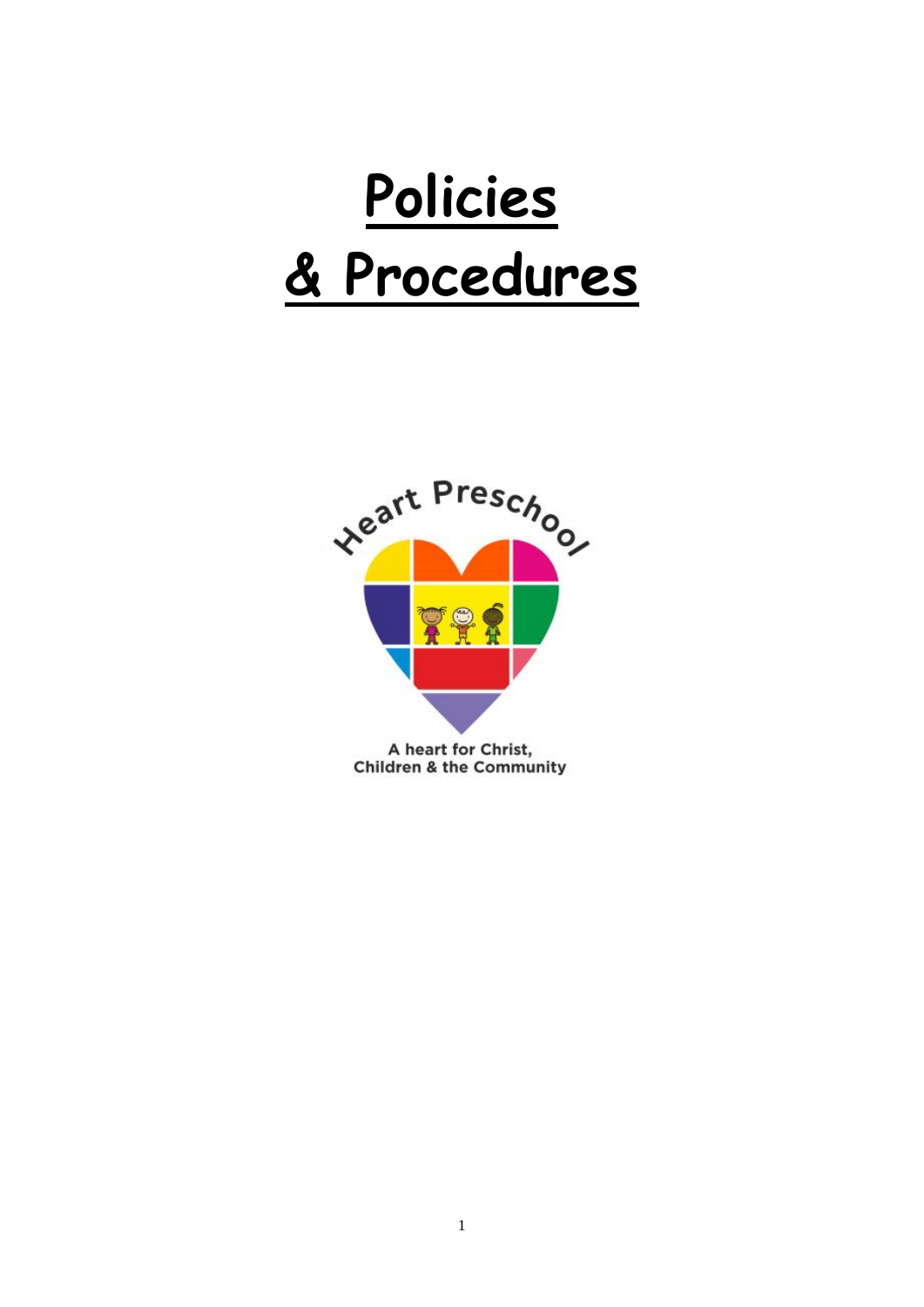# **Introduction**

The first five years of a child's life is essential to their future development. All our staff members are committed to ensuring that the children within our care are safe, happy and enjoy learning in an environment which is stimulating and challenging. For us that includes an opportunity for them to enjoy the love of God through song, prayer and Bible stories in simple appropriate form.

We base our curriculum on the Early Years Foundation Stage (EYFS) and our planning is done "In the moment".

Our Preschool provides a Christian foundation in education for children aged 2 years up to 5 years in a rich environment of love and care.

At Heart Preschool, we are pleased to offer:

- A happy and safe environment
- Value for money
- Highly qualified staff From level 3 Early Years practitioners to staff with Teaching Status and degrees in Education.
- A huge outdoor space perfect for children to play and thrive.
- Children that can access the outdoors and are not restricted or limited to being able to play outside at certain times.
- Quality Education
- Inclusive provision for all children
- Wrap around care for children of school age up to the age of 11 years of age.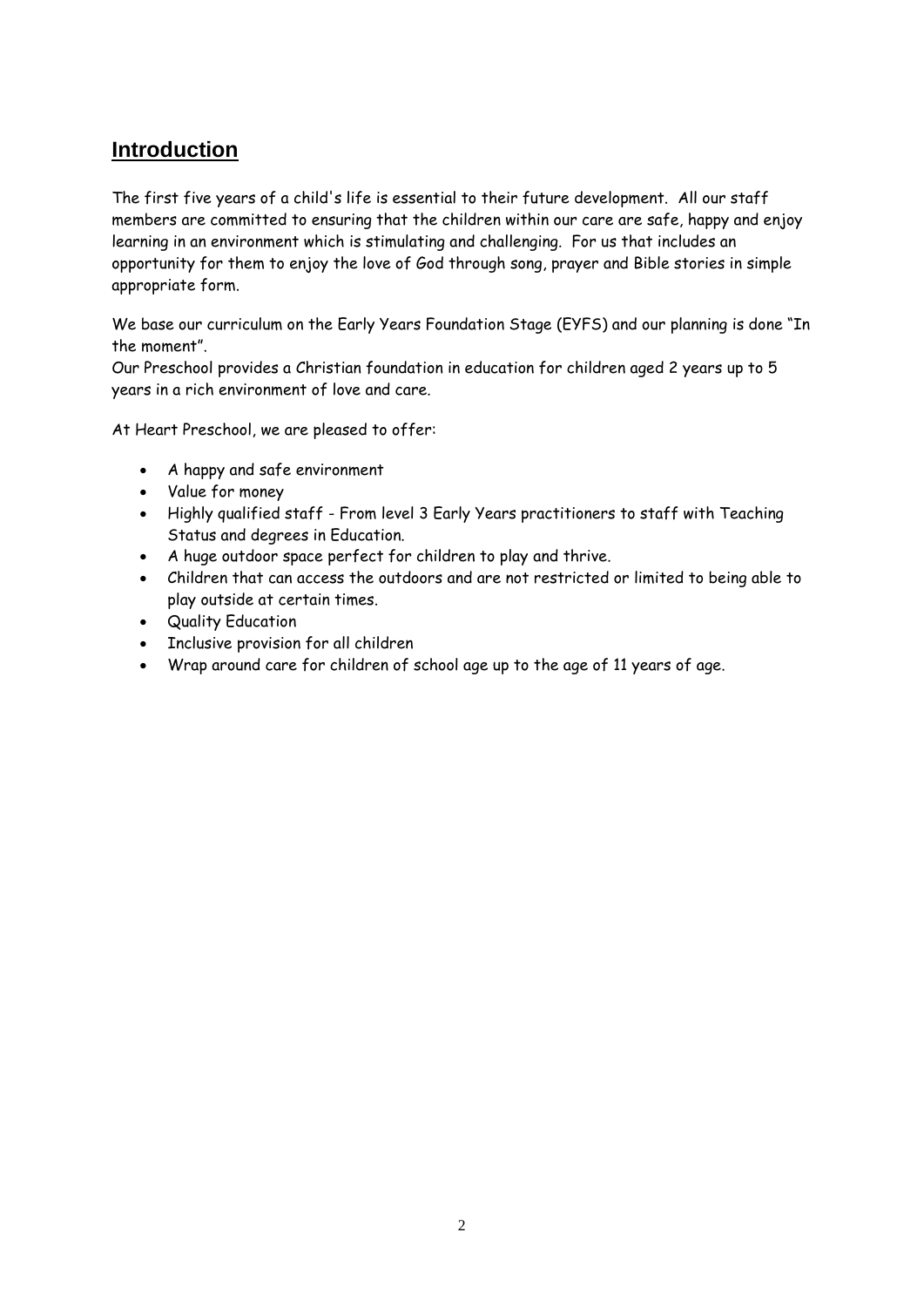

## **Will be open from:**

# 9.15 am to 5.30pm **Monday to Wednesday**

9.15 am to 4.00pm **Thursday to Friday**

## **Sessions are as follows:**

Full Day – 9.15am to 5.30pm or 4.00pm Morning session – 9.15am to 12.15 noon Afternoon session – 12.45pm to 3.45pm

Preschool After School Club – 3.45pm to 5.30pm (Monday to Wednesday only)

# **Local School Children:**

After School Club from local schools 3pm to 5.30pm Monday to Wednesday or till 4pm on a Thursday and Friday. **We will be closed:** Bank holidays, School Holidays, Inset days - no more than 3 in the academic year.

*Due to the Preschool being in a church hall there may be a funeral that must take place so we may have to relocate to Rise Park community centre, Bestwood Church Hall or go on a planned Educational Outing that day. You will be given at least a weeks' notice of alternative arrangements prior to this happening.*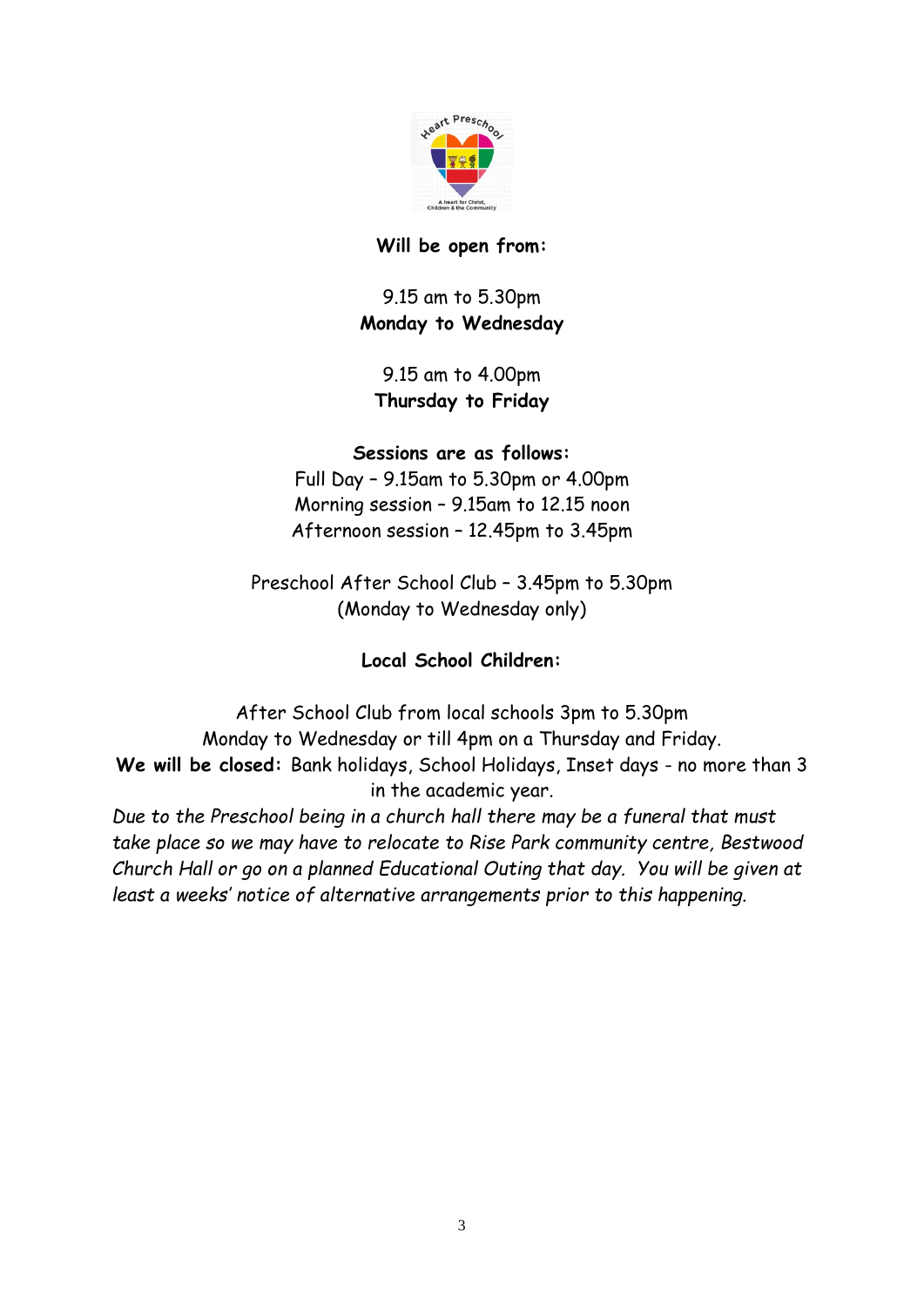

## Fees

#### Our Prices

| Morning session:                     | $9.15 - 12.15$ pm    | £16.00 |  |
|--------------------------------------|----------------------|--------|--|
| Lunch cover                          | 12.15-12.45pm        | £3.00  |  |
| Afternoon Session: 12.45 - 3.45pm    |                      | £16.00 |  |
| All day including lunch club service |                      | £35.00 |  |
| After school club:                   | $3.45$ pm $-5.30$ pm | £10.00 |  |

(After school club only on a Monday to Wednesday)

After school club, pick up from local school (Available Monday to Wednesday only) till 5.30pm includes activities and a cooked dinner- £11.50 a day. 10% off for second or third sibling.

Or After school club, pick up from the local school till 4pm on a Thursday and Friday includes activities and snacks - £7.00 a day. 10% odd for second or third child.

Please Note: Sickness/holiday of parent/child Full Fee Collection late fee (10 minutes late) £5.00 every 15mins after

Fees do not include:

• Nappies, wipes, sun cream, organised trips.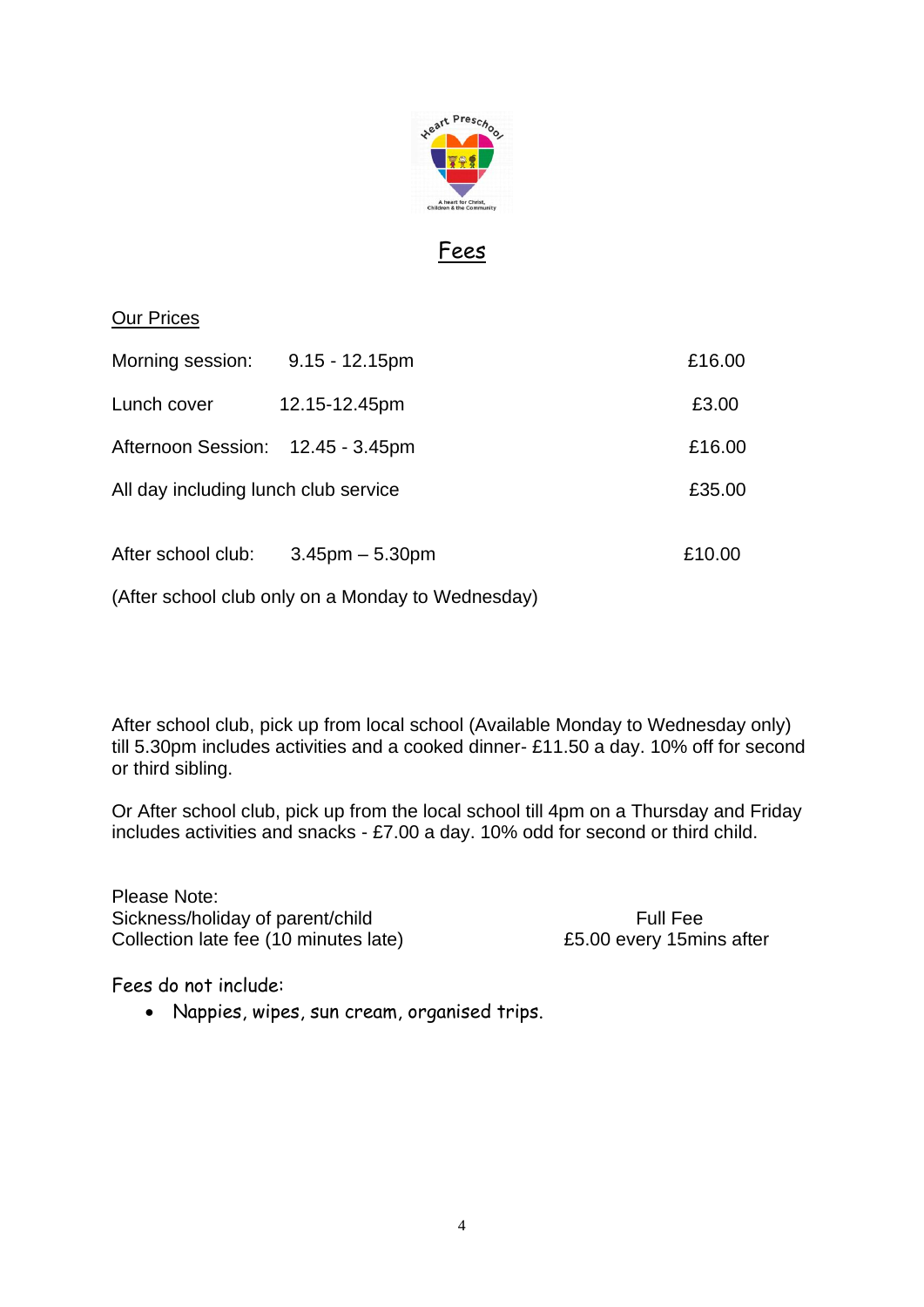# **Support for working families and families on low incomes:**

- **Working Tax Credit:** Provides a top-up to wages for those either with or without children in employment and on low incomes.
- **Childcare Vouchers:** A salary sacrifice scheme exempt from tax and National Insurance Contributions.
- **Care to Learn:** If you are under 20 years old and in education, the Care to Learn scheme can help with childcare costs whilst you study.

To find out more about Childcare Vouchers, visit:

www.familyandchildcaretrust.org or www.direct.gov.uk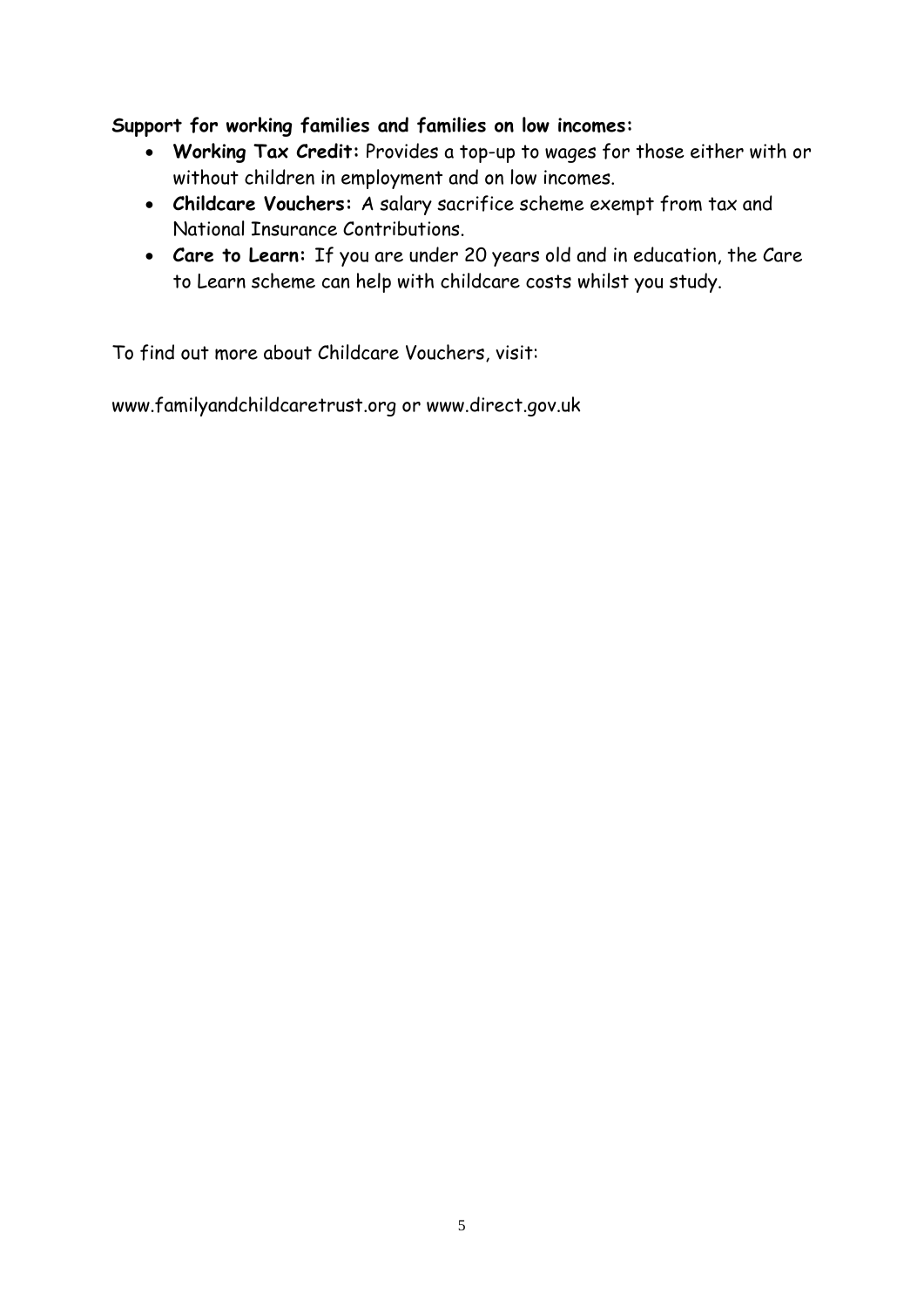# **Contents:**

|                                                     | Page 7. |
|-----------------------------------------------------|---------|
|                                                     |         |
|                                                     |         |
|                                                     |         |
|                                                     |         |
|                                                     |         |
|                                                     |         |
|                                                     |         |
|                                                     |         |
|                                                     |         |
|                                                     |         |
|                                                     |         |
|                                                     |         |
|                                                     |         |
| Maintenance and Storage of Equipment Policy Page 14 |         |
|                                                     |         |
|                                                     |         |
|                                                     |         |
|                                                     |         |
|                                                     |         |
|                                                     |         |
|                                                     |         |
|                                                     |         |
|                                                     |         |
|                                                     |         |
|                                                     |         |
|                                                     |         |
|                                                     |         |
|                                                     |         |
|                                                     |         |
|                                                     |         |
|                                                     |         |
| Useful contacts                                     |         |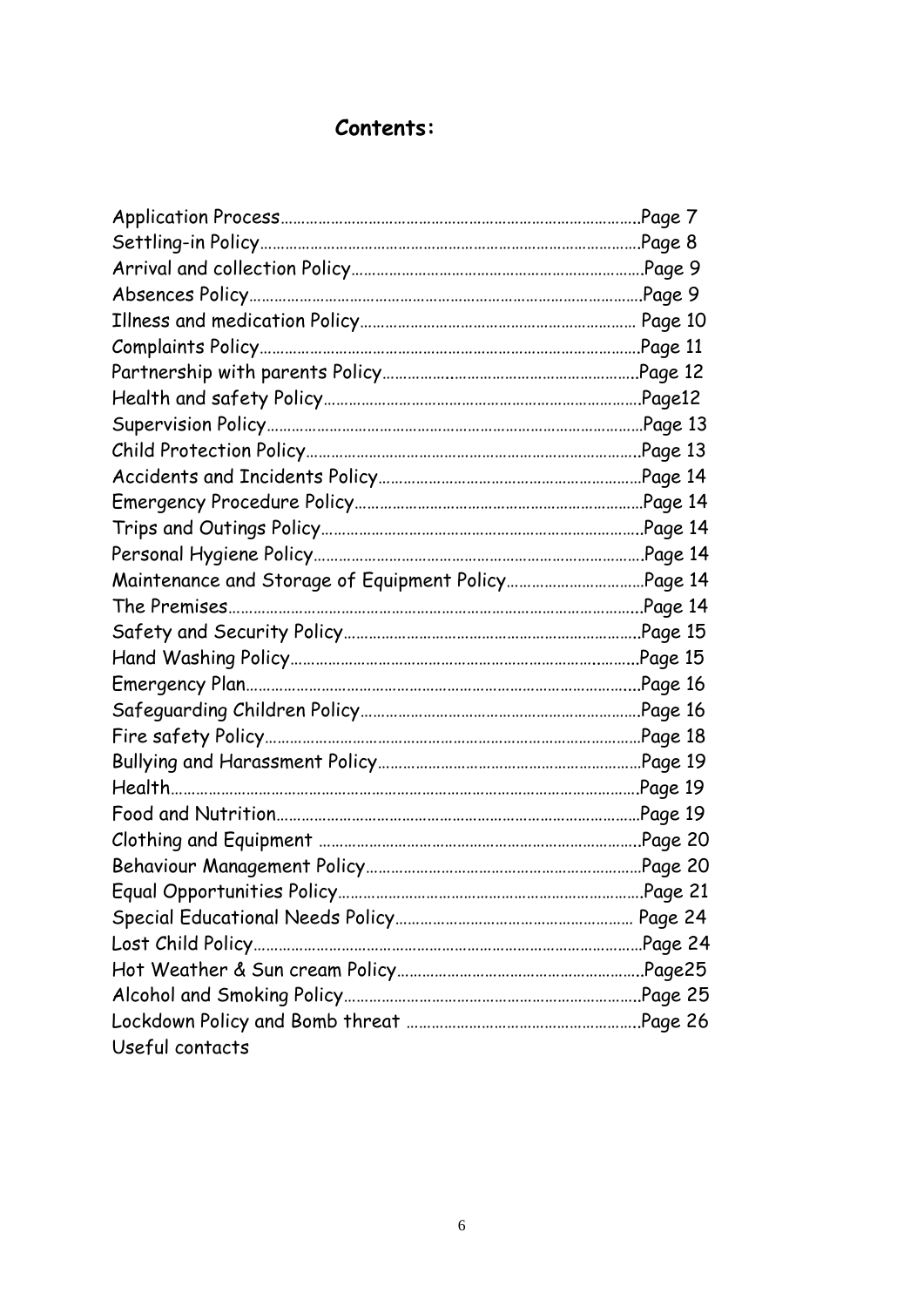#### **Policies and Procedures**

Heart Preschool have the following policies in place to help ensure the smooth running of the setting and to meet Early Years Foundation Stage requirements:

#### **Application Process**

At your initial meeting, we will discuss Heart Preschool policies and procedures we will also show you around our wonderful setting where you can see how and where your child will be spending their day and what facilities we have, including our fantastic outdoor space.

You will be shown a copy of Heart Preschool policies and procedures and you will be able to access some of these on the Heart preschool website. You will need to complete an application form one per child as part of the application process.

Procedures followed for the allocation of nursery places:

• Application forms are placed on a waiting list according to the date they are received in the Preschool office.

• In due course, the Preschool will write to you to confirm receipt of your application and to inform you of which waiting list your child is.

• Receipt of application forms do not guarantee a place for the child.

• We will contact you again either in writing or by phone to let you know the results of your application.

• We will follow the order on the waiting list for the allocation of sessions but will not do so only in specific cases such as:

o Referred cases

o Special needs cases

#### o Sibling links

o Any other cases that in our professional judgment we may consider exceptional

• When allocating sessions, we will take into account the preferences you've stated on your application form and sibling links.

• Heart Preschool is not bound by the preferences stated on the application forms.

- Your allocation may or may not match your preferences.
- If offered a space, we will send you a written confirmation as soon as it is viable.
- On receipt of your written acceptance, we shall start the process of registration.

Prior to a child's attendance at the Preschool the parents or carers must complete and sign the 'registration form' and pay £20 registration fee. This provides the nursery with vital information.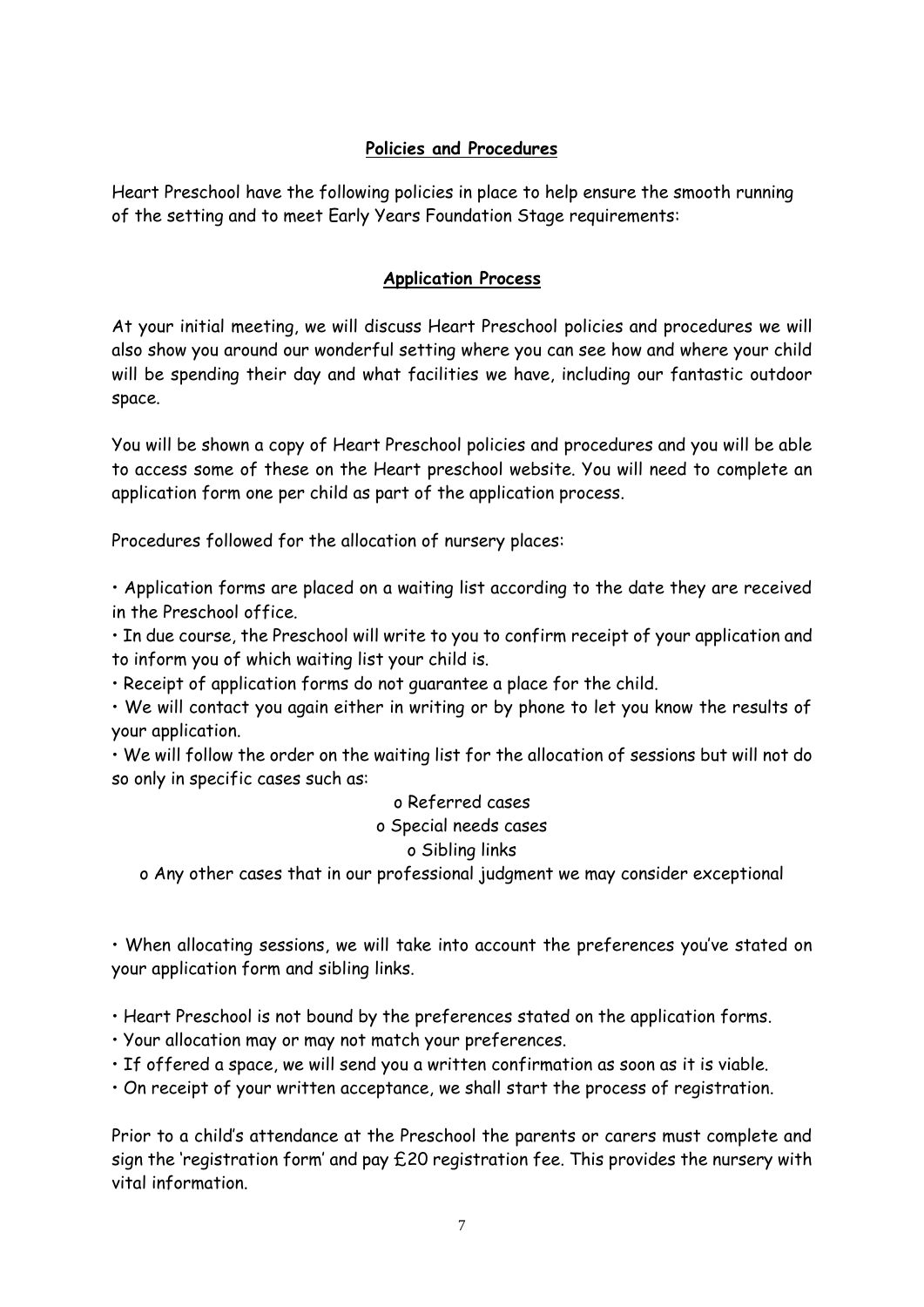This personal data, whether it is held on paper, computer or other media will be subject to the appropriate legal safeguards as specified in the Data Protection Act 1998. You will also need to sign various permission slips during the registration process.

A deposit is required at the beginning of your child starting at Heart Preschool and is counted towards childcare fees on the last month of your child being at Heart Preschool. It is only withheld from you if you break your contract or do not give a month's notice to terminate your contract. You must pay your deposit for two weeks or **pay a month in hand before your child starts, which most parents prefer to do.** 

You will receive an invoice each month and receipt for your payment.

If you require an after-school place it is advised you have fixed days each week to secure a place for your child. This must be paid for a month in hand. However, we understand that sometimes an after school service is not necessarily needed all the time so we ask that if you do need this service then it must be booked and paid for a week in advance. If you feel you would just like to reserve a place for your child just in case and we have spaces a retainer fee can be paid at £10 per day. This will be deducted off your next invoice if you use your child's reserved place. This retainer fee will only be requested if places are limited. If you do not use your reserved place your retainer fee is nonrefundable.

## **Settling-in Policy**

Settling into a new environment can be a difficult time for any child and their parent/carer so I suggest prior to your child starting you visit a couple of times for an hour (no charge will be required for this). Then it may be appropriate to leave them for an hour without you. This process will help your child get used to their new environment.

If your child is unhappy during this time, please don't worry as it may take a while for your child to settle especially if they are not accustomed to spending time apart from you. We do home visits during this settling in period which has proven to help settle your child in quicker. Staff are able to find out your child's interests, favourite toys etc so we can get to know your child quicker and they can become familiar with the staff in their home environment.

The first 4 weeks will be classed as a settling in period and if after this time your child fails to settle then we can review the situation and discuss the options.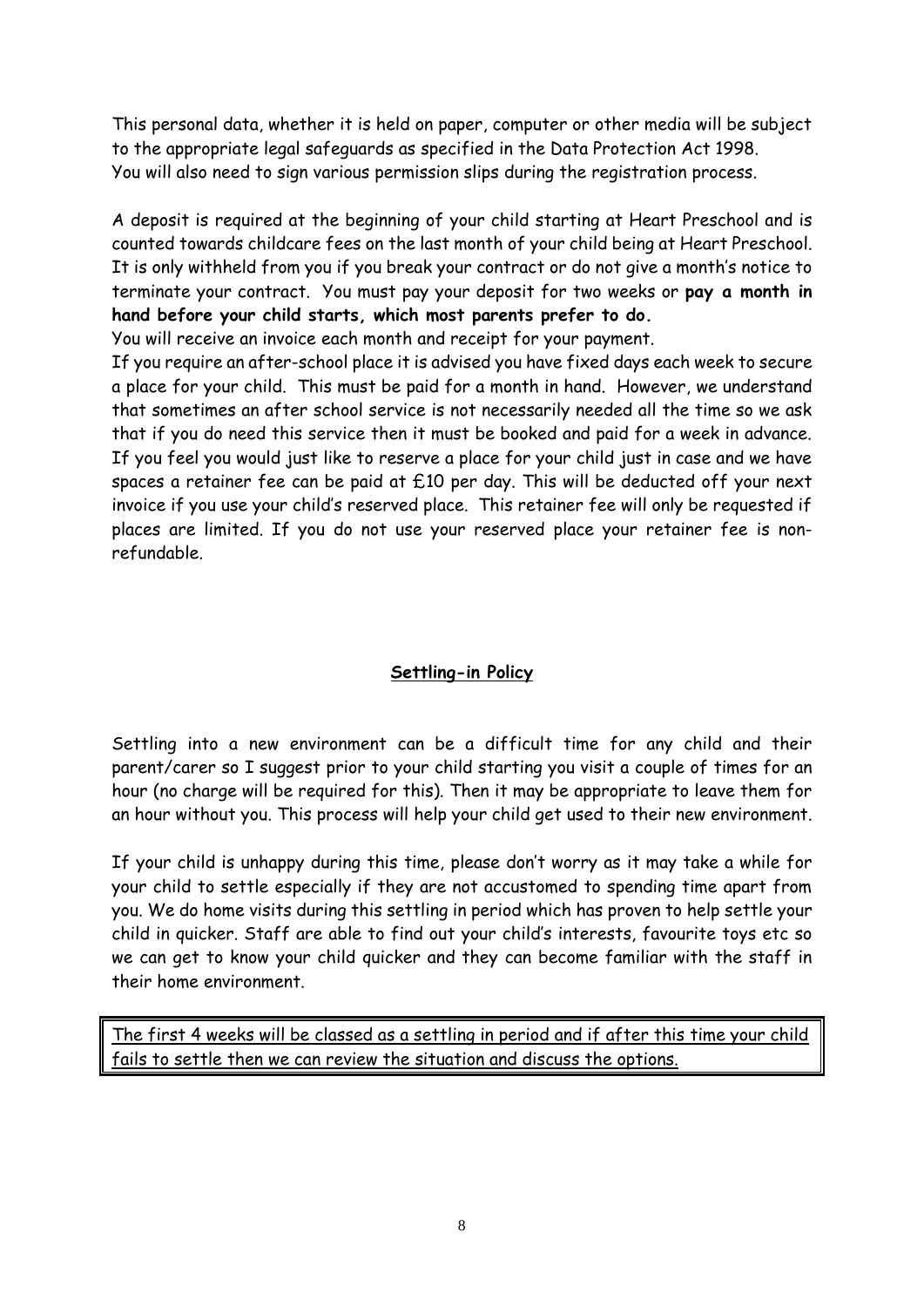#### **Arrival and Collection of your child**

#### **Arrival**

You must arrive at the end of your child's session. It is important that you are punctual so your child feels assured and staff are not working longer hours. As we are in a church hall it is also used for other activities so it's important you are not late. Sometimes it can not be helped so please let us know you will be a little late but you are on your way.

#### **Collection**

We will only release your child from Heart Preschool to adults who have permission to collect him/her. We will therefore need you to provide a list of people authorised to collect. It would be helpful, if they are not known to us, to include a description or a photograph for us. In the event of an emergency, we can operate a password system where you can send someone not authorised to collect your child but who can give the password. This is to ensure all our children are kept safe whilst in our care. Anyone collecting your child must be over the age of 16 years old.

If we have not heard from you and your more than 10 minutes late we will try and make contact with you. We will also attempt to contact the emergency numbers provided if we cannot get hold of you.

If we are unable to contact anyone we will inform Nottingham City social care team on 0115 875600 and follow their advice.

We reserve the right to make an additional charge for late collection.

#### **Absences**

If you bring your child late or they are absent on a contracted day payment will still be required for the whole session no concession will be given. We cannot fill the place on such short notice.

We are closed on bank holidays school holidays and weekends. You will still be charged if you go on holiday or if your child is sick and cannot attend on the contracted days as this reserves their space.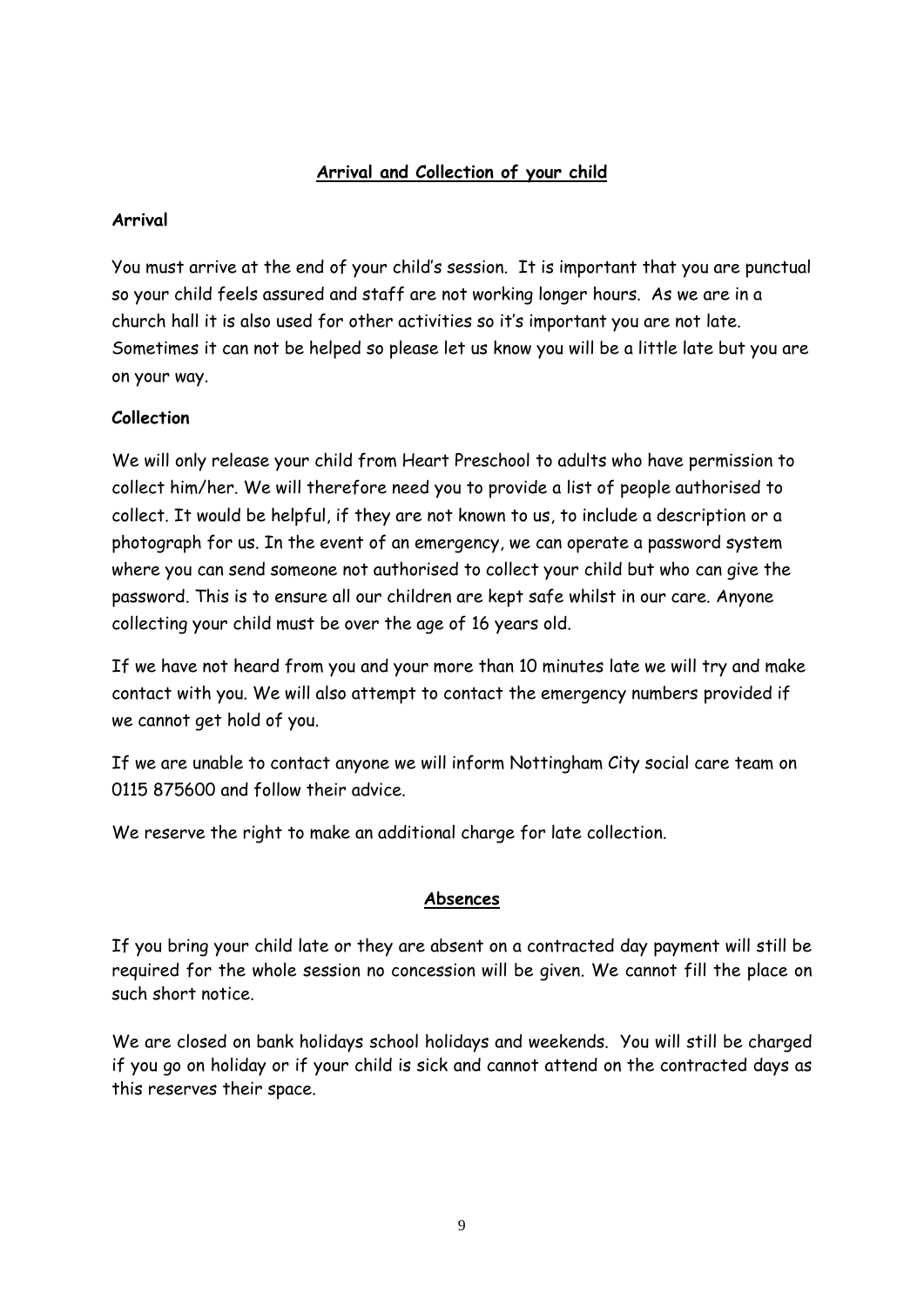#### **Illness & Medication**

It is Heart Preschool policy to keep children safe we promote good health and take necessary steps to prevent the spread of infection within the childcare setting.

If your child becomes ill whilst at Heart preschool or whom we believe has an infectious illness or disease, we will;

- Contact the parents as agreed to arrange for the immediate collection of the child
- Ensure the child is excluded from my setting until they have been well for 48 hours, or in accordance with Health Authority guidelines.

If we believe a child at Heart Preschool is suffering from a disease or illness which requires notification we will inform the parents/guardians of our concerns and act on advice given by the Health Protection Agency as to when they will be able to return to the setting. We will also inform Ofsted of any action taken.

All parents are made aware if another child has been diagnosed with an infectious disease and given a "what to do" letter if their child becomes infected.

Please ring in first thing preferable before 8.30am if your child will not be attending that day. On return we need to be informed of any illness the child has had while at home to monitor them and recognise any changes in their health and behaviour whilst in our care.

We must have written permission to be able to administer medication to your child on a regular basis or in an emergency. We will not administer any medication that your child has not previously taken or any non-prescribed medication, this is in case of allergic reactions. All medicine will need to be signed in and medicine logs will need to be signed upon collection. We have emergency sachets of Calpol on site if your child suddenly experienced a high temperature. (38C or above). You must sign a form at registration for us to be able to do so.

Medicine needs to be in its original packaging with the child's name clearly shown. If your child requires medication on a regular basis e.g. inhaler, then please make sure that it is with your child always, your child will probably be able to administer the inhaler themselves but we will still need a consent form signing.

If your child is on a course of antibiotics the child's parents or carers must come into the setting and administer the antibiotics. (updated 14/4/20)

Each term we will ask you to complete an updated medical sheet to notify us of any changes in your child health we should know about.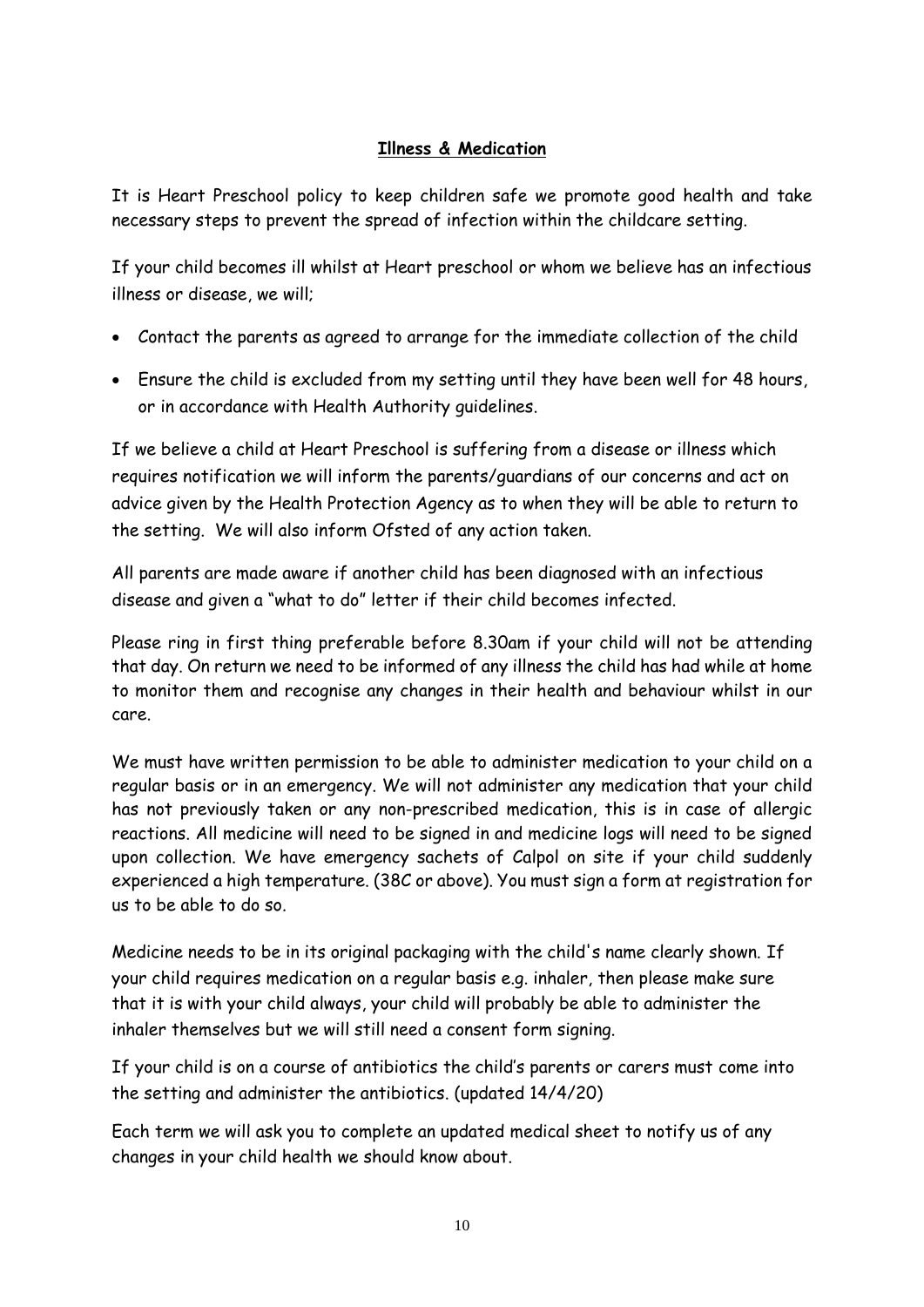A healthcare plan may be required to support your child's health needs. We will work with parents and carers to ensure consistency of care when supporting a child with medical and health needs.

Should a child have an infectious disease, such as an eye/ear infection or sickness and diarrhoea, they should not return to nursery until they have been clear for at least 48 hours. It is vital that we follow the advice given to us by our registering authority and exclude specific contagious conditions, e.g. sickness and diarrhoea, conjunctivitis, Hand, foot and mouth, Oral Thrush and chicken pox to protect other children in the nursery. Illnesses of this nature are very contagious, and it is exceedingly unfair to expose other children and staff to the risk of an infection.

If a contagious infection is identified in the Preschool, parent/carer(s) will be informed to enable them to spot the early signs of this illness. All equipment and resources that may have come into contact with a contagious child will be cleaned and sterilised thoroughly to reduce the spread of infection. (revised on 19/2/19)

#### **Complaints Policy**

It is of paramount importance that Heart Preschool runs smoothly, efficiently and that parents/carers and staff work together in partnership for the child's best interests.

#### Purpose of the Policy

The purpose of this policy is to ensure that any complaints about the service are handled quickly, effectively and courteously and solutions are implemented which satisfy both the parent / carer and the setting.

#### Procedure

In the event of a parent / carer wanting to complain about a member of staff or incident at Heart Preschool please follow the following guidelines:

- Speak to a member of staff or directly to management.
- If it is discussed with a member of staff then they will report the complaint to the manager and record the complaint on a form immediately.
- The manager will acknowledge receipt of the complaint within 24 hours.
- The complaint will then be investigated and an action plan drawn up to address the issue. The action plan will be discussed with the complainant and agreed. This process will be recorded on the complaint form; all complaints will be resolved within 5 days of the complaint being made.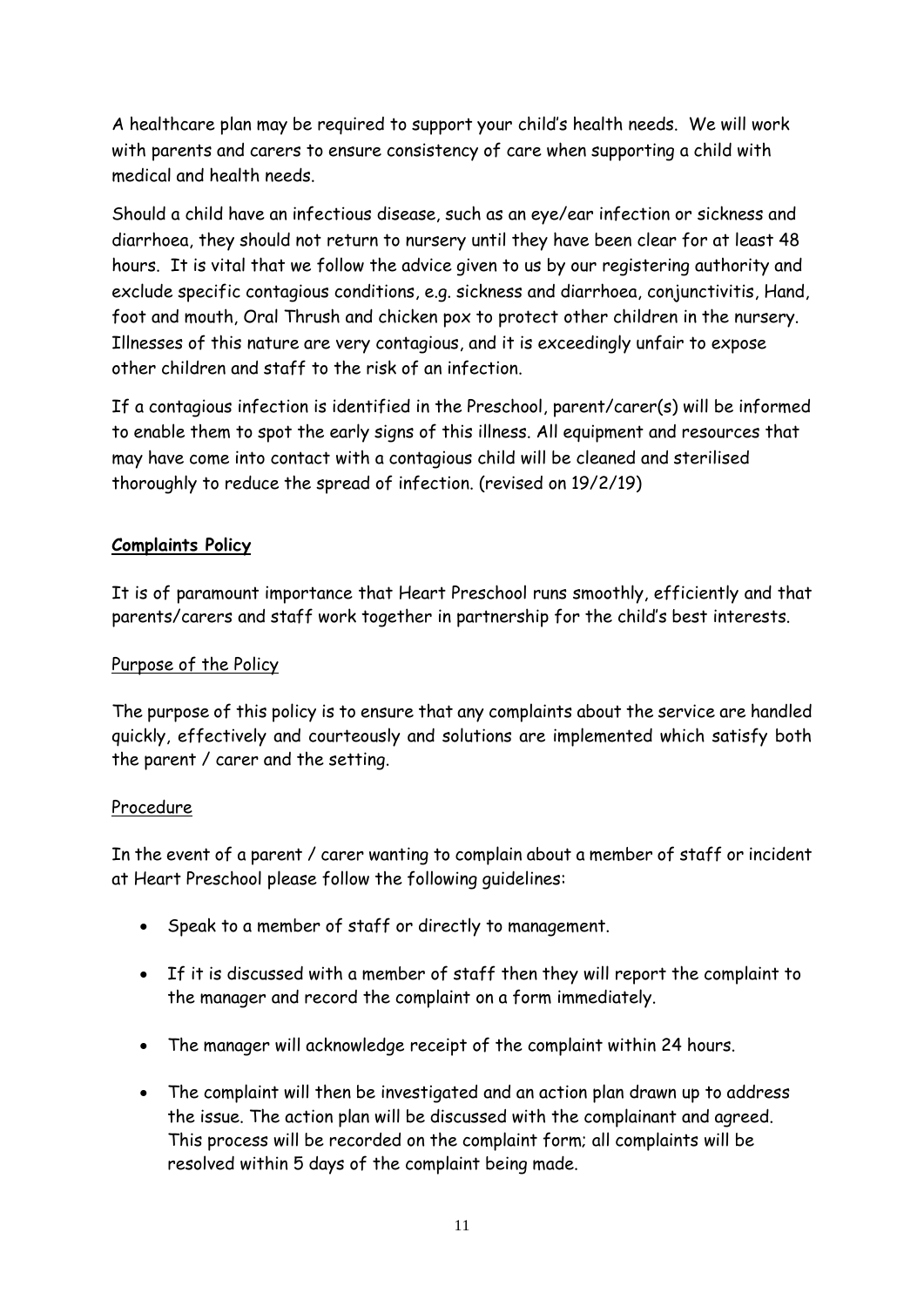We will keep two copies of each complaint, one containing the complainants name and contact details so it can be followed up by Ofsted if required, and another anonymous copy to share with parents on request. This allows Heart Preschool to share complaints without breaking confidentiality.

If you feel that you are unable to talk to a staff member at Heart Preschool or that after talking the matter remains unresolved then you can talk in confidence to:

The Early Years Team on 0115 8764544

If you wish to make a formal complaint, then you can contact the Ofsted Complaints and Investigation Unit on 0300 1231231

#### Partnership with Parents and Carers

At Heart Preschool, we aim to work in partnership with parents and carers to meet the needs of the children in our care. When parents and practitioners work together in early year's settings, the results have a positive impact on children's development and learning.

We treat all children and adults equally and create a welcoming, inclusive environment in our setting.

Parent's communication is valued and is of paramount importance. Your child will be assigned a key person who you will work with to ensure that your child's learning and development is supported.

At the initial settling in sessions the parent/ carers will work with the key person to settle the child into the nursery. Throughout this time the key person and parents/carers will complete the 'All about me' sheets to understand the child's individual routines, needs, interests and abilities. We also like to carry out home visits at the start of your child starting with us this is a lovely way of getting to know your child better. We will play with your child to find out about their interests and learn about their home environment. This will allow our highly trained and experienced staff to ensure Heart preschool is tailored to your child's needs and interests. The transition from home to preschool for your child will be smooth and positive. The parents are encouraged to work together with the key person completing observations and activities for home to keep them informed of new interests so that this can be incorporated in the activities that are planned for that child.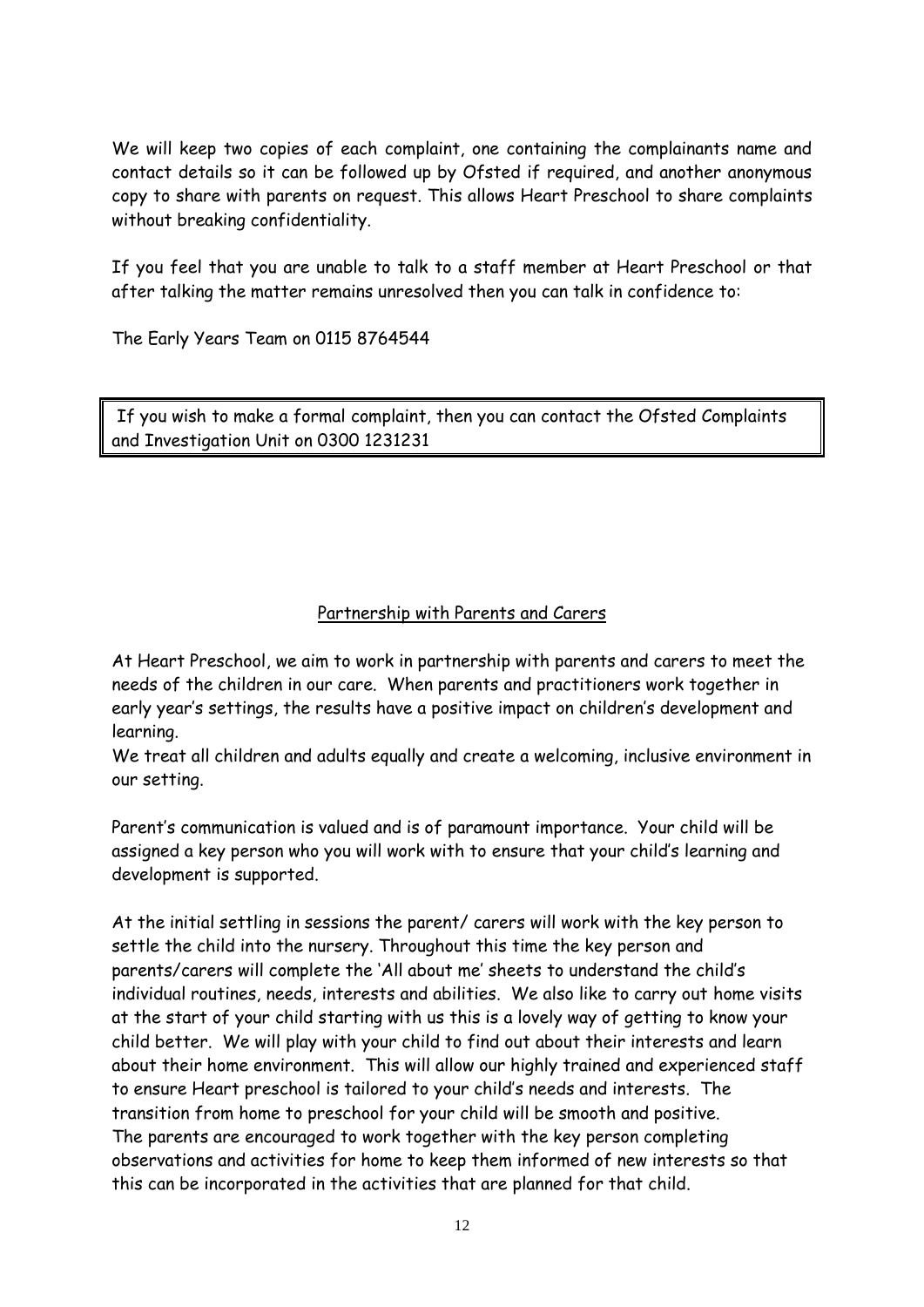The parents will be invited to attend regular meetings to review the child's progress and be invited to stay and play sessions throughout the year.

Every child has their own learning journal that the parents can view at any time. The parents are encouraged to add their views and comments.

#### Health and Safety

Heart Preschool is committed to ensuring that all setting practices are carried out within the requirements of the Health and Safety and Work Act 1974 and the Management of the Health and Safety at Work Act 1999.

To achieve high standards of quality and safety and continually improve health and safety performance Heart Preschool is committed to implementing all necessary health and safety procedures.

Heart Preschool recognises:

- Systematic risk assessment procedures can minimise injury and ill health to staff and children.
- Developing, in all members of the staff team, an understanding of health and safety, through training in health and safety requirements and risk assessment implementation.
- Continual monitoring and evaluation of health and safety requirements in line with current legislation, including the review of all policies and practices to ensure that Heart Preschool continues to improve standards of performance.

It is the responsibility of all members of staff to ensure that health and safety regulations are adhered to and that the health and safety of the children and other members of staff are not compromised in any way. It is the responsibility of the manager to ensure that the health and safety of the setting as a whole remains within legislative requirements and that the health and safety of all setting users, including children, staff and parents and carers is not compromised in any way.

#### Supervision:

Children are to be supervised always whilst at Heart Preschool. We also comply to the correct adult to child ratio in accordance with the EYFS to ensure children are kept safe in our care.

Children are encouraged to inform a member of staff if they are leaving the indoor play area for any reason for example if they are going to the toilet or going to play outside.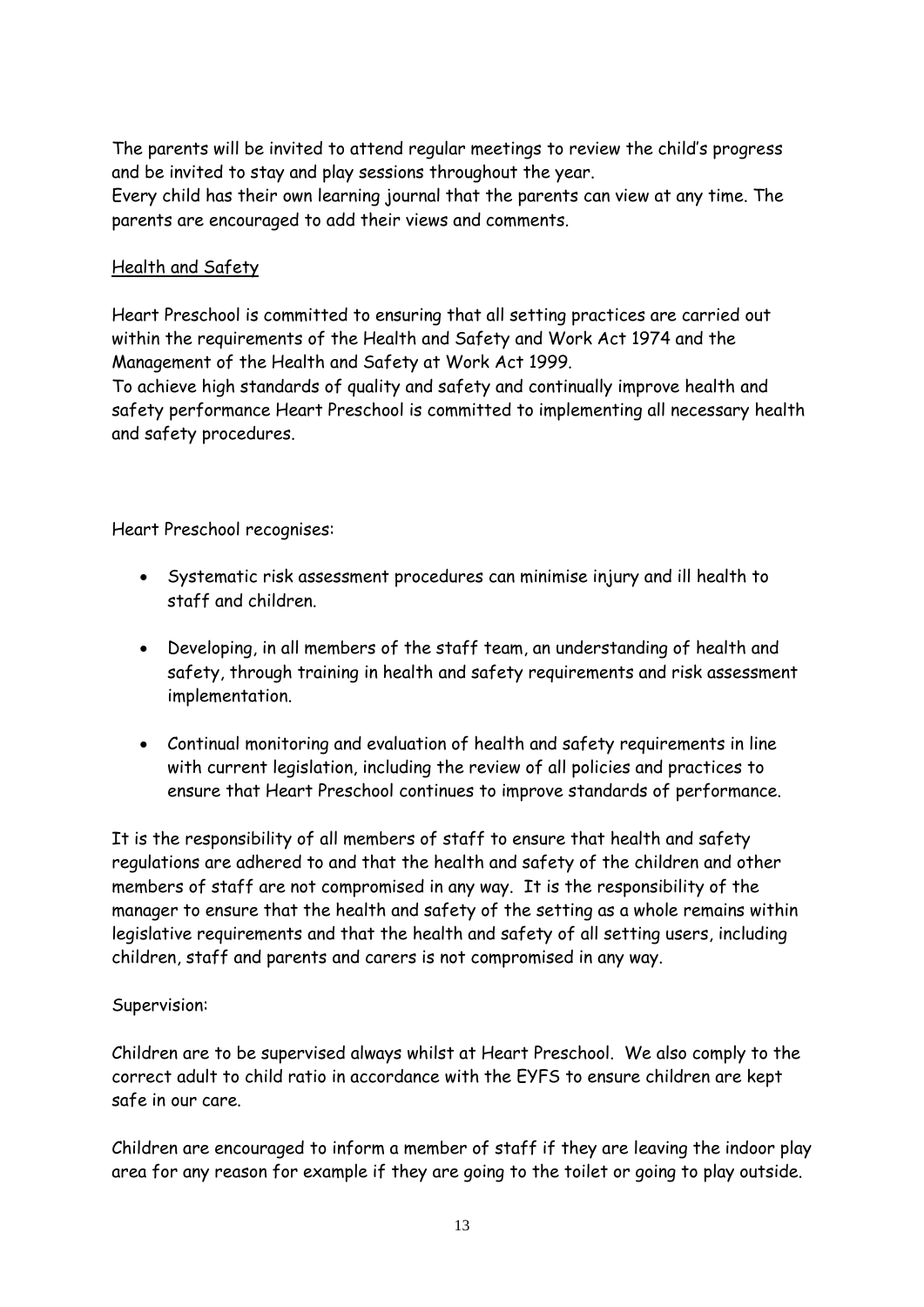There are always staff indoors and outdoors to supervise, teach, observe and play with the children.

#### Child Protection:

All members of staff will receive training in child protection as part of their induction training and have a duty of care to the welfare of your child to keep them safe and away from harm.

We ask all personal mobile phones are not used where there are children around this includes when parents and carers come to drop off and collect their children. The children are of paramount importance and we do our upmost to keep children protected.

#### Accidents and Incidents

There will always be a first aid trained members of staff on site; in addition, all members of staff are instructed in the correct procedures for dealing with accidents and incidents including completion of documentation. The setting has separate accident and incident folder which are used to document each accident and incident that takes place in the setting. If an accident happens outside of the setting please inform a staff member so we can complete the relevant documents and maintain continuity of care.

#### Emergency Procedure:

There is a documented procedure for fire emergencies / evacuation procedures which is displayed in the entrance area to the preschool. All members of staff are trained in the emergency procedure and fire drill evacuations take place termly.

#### Trips and Outings:

All activities that take place both within the confines of Heart Preschool and outside the premises have been assessed for risk and controls have been put in place to ensure that any hazards have been minimised.

#### Personal Hygiene:

All members of staff and children are encouraged to maintain an acceptable level of personal hygiene, and procedures are in place to ensure that standards are met. (See "Hand Washing Policy" for further information)

Maintenance and Storage of Equipment:

All equipment is well maintained and checked on a regular basis to ensure that it presents no risk to the health and safety of the children. Equipment and materials which do pose a hazard but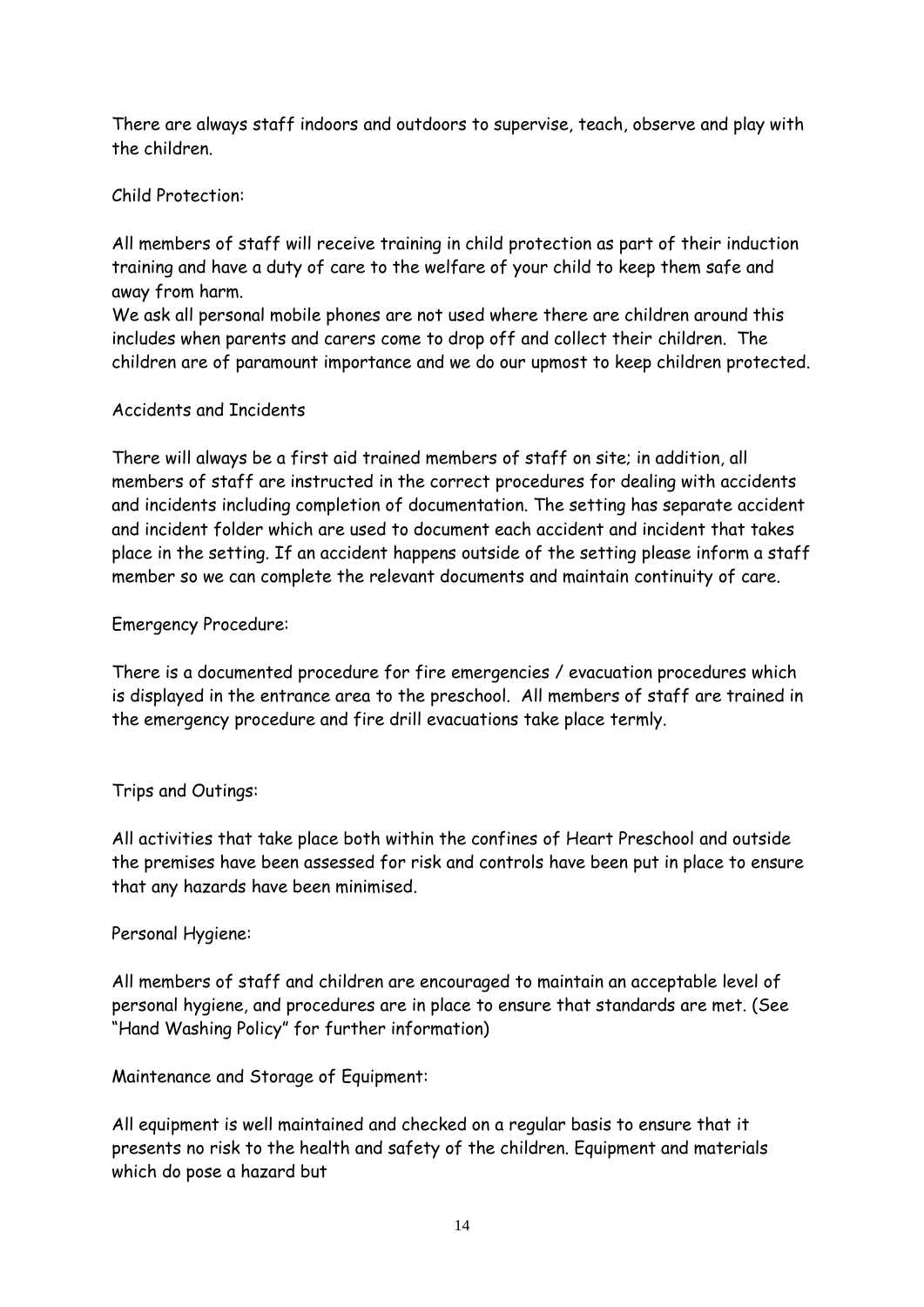which have an evidenced benefit on the development of children are used under constant supervision and stored securely after use. (e.g. scissors)

#### The Premises

The premises that Heart Preschool operates is located within a Church. Members of staff check the premises each day to ensure that there are no risks or hazards that would compromise the health and safety of the children, parents and carers or staff.

At the end of the session members of staff ensure that the premises are left clean, safe and tidy. On some days, the toys and equipment has to be packed away for other activities like church events.

#### Safety and Security

Heart Preschool feels that the safety and security of the children, parents and carers and staff are paramount to the running of the setting. A secure entry system is in place to ensure that only persons with a legitimate reason for being on the premises have access. Visitors, other than parents and carers collecting their children must prearrange their visits and carry identification; all visitors must make themselves known to a member of staff upon entry, stating their name and reason for visiting. Visitors are required to sign themselves in and out of the building and must be accompanied by a member of staff at all times.

#### Hand washing Policy

Purpose of Policy

Heart Preschool is committed to maintaining the health and hygiene of the children and the staff team. It is important that the children / staffs' hands are washed properly and at appropriate times during the day. Staff to instil the understanding for the hand washing, e.g. to remove germs after playing outside or eating.

#### Who is Responsible?

It is the responsibility of the staff team to ensure the children understand the importance of hand hygiene and the reasons we wash hands. It is also the staff team's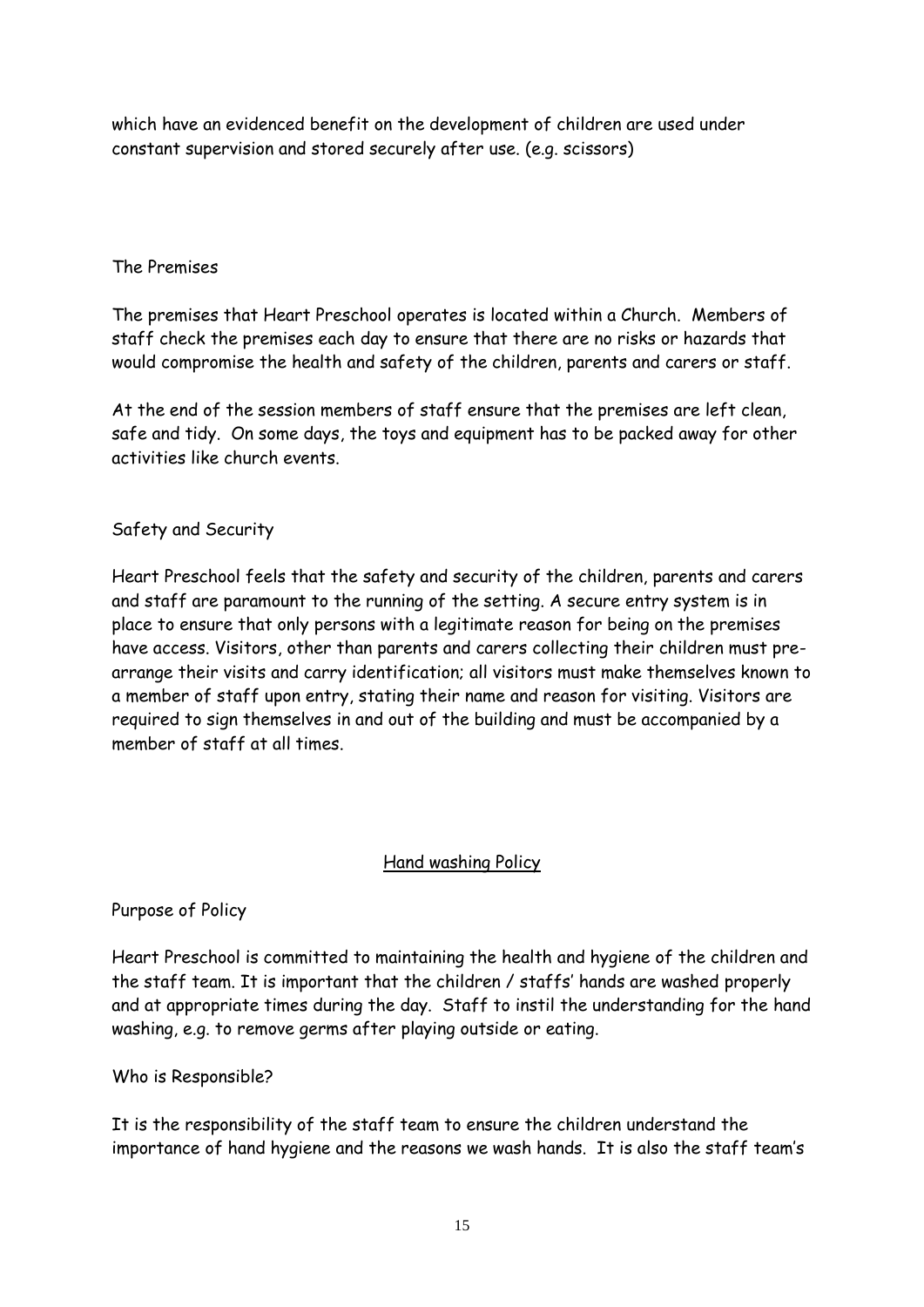responsibility to ensure they lead by example washing hands regularly alongside the children.

The procedure below is carried out especially before eating, following using the toilet, following messy activities and following playing outdoors:

- Children go in small groups to the bathroom before eating or independently if they need too.
- Staff member supervise small groups of children in the bathroom encouraging independence and self-reliance.
- Children use warm running water to wet hands
- Staff encourages the children to use soap
- Children rub hands together to distribute soap all over hands
- Staff member monitor to ensure children's hands are being thoroughly cleaned and model if necessary.
- Children to remove soap under warm running water until all soap removed
- Children use disposable paper towels or hand dryer to thoroughly dry all water from hands and wrists then disposed of in the rubbish bin - staff member ensure that the bin is not touched.

#### **Emergency Plan**

#### **Accidents off site:**

Parents' contact details will be carried in case of an emergency and parents will be informed immediately if there has been an accident or incident.

#### **Other emergencies:**

Should any other emergency occur (such as a fire or terrorist attack) Parents will be contacted as soon as possible. I expect that parents will also contact Heart Preschool in the event of any accident or emergency which may befall them.

#### **Recording and reporting:**

A record of all accidents and incidents are recorded all details in my accident book, and make these available for parents to sign.

If the incident is significant and depending on what it is Ofsted, the local child protection agency, the Health and Safety Executive will be notified.

#### **Safeguarding Children**

Our first responsibility and priority is towards the children in our care. If we have any cause for concern the designated safeguarding lead (DSL) will report it, following the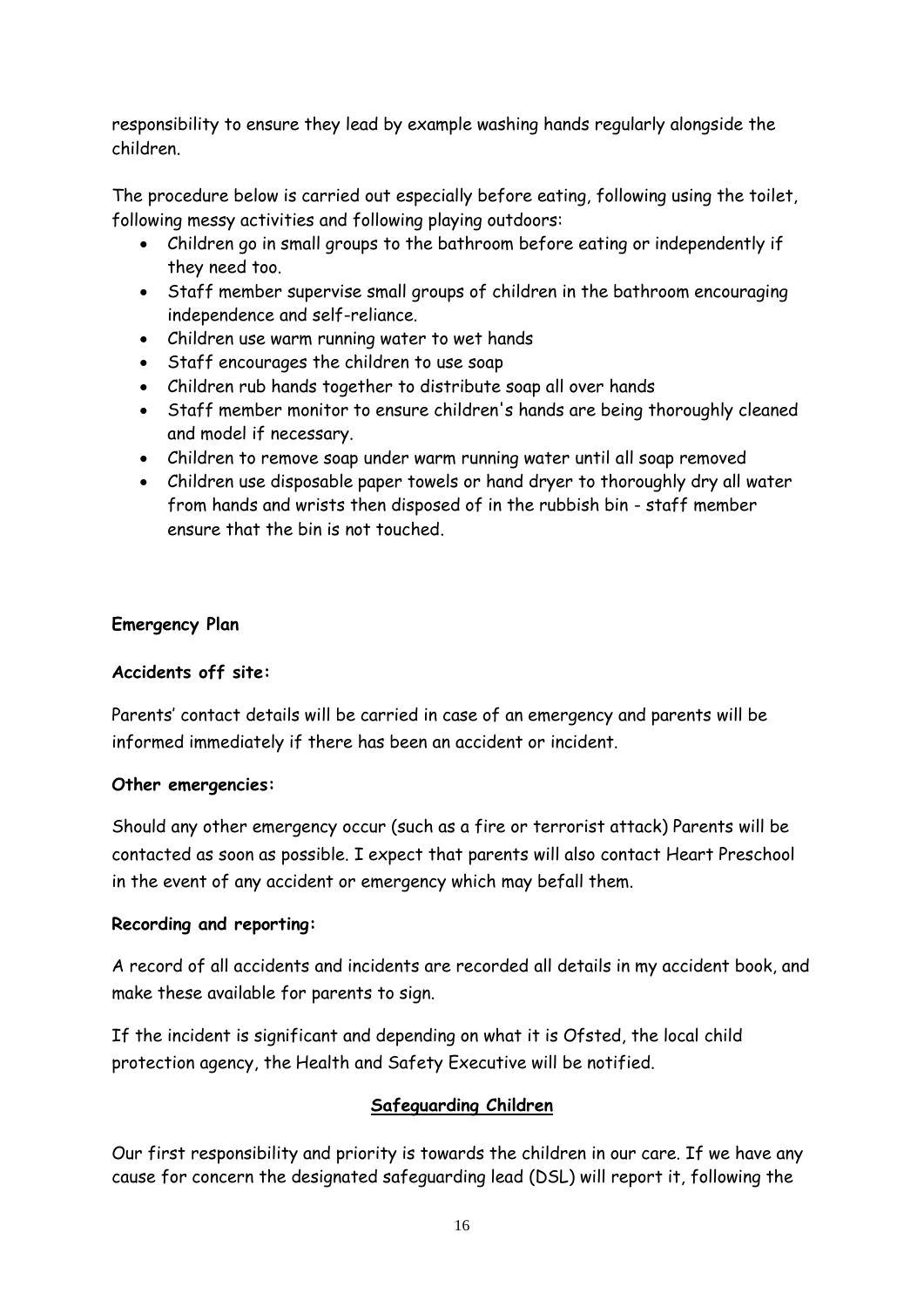Nottinghamshire City Safguarding Partnershp formly known as Nottingham City Safeguarding Children Board (NCSCB) procedures, the relevant local procedures that are held by Heart preschool are available on request. Heart Preschool understand that child abuse can be physical, sexual, emotional, neglect or a mixture of these. We must notify Ofsted of any allegations of abuse, which are alleged to have taken place while the child is in our care.

#### Procedure

Heart preschool staff keep up to date with child protection issues and relevant legislation by taking regular training courses and by reading relevant publications.

We have access to, and are familiar with, the Nottinghamshire Safeguarding Partnership Board procedures. Every six months we check that we have the latest version of the relevant procedures; information about these procedures is available on the Nottingham City web site.

If we are concerned about a child's welfare, the DSL may contact the Nottingham City social care team, Nottingham City Early Years Team, or other relevant support services for advice, providing this does not affect confidentiality.

Child protection concerns that could identify a particular child are kept confidential and only shared with people who need to know this information. Parents must notify the DSL of any concerns they have about their child and any accidents, incidents or injuries affecting the child, which will be recorded.

We work together with parents to make sure the care of their child is consistent. Please see Heart Preschools Working with Parents policy. Alternatively, parents or carers can contact The Children's and Families direct number 0115 8764800 from 8.30am to 5.00pm Or The Emergency Duty Team on 0115 8765600 from 5.00pm to 8.30pm.

If we notice:

- Significant changes in behaviour
- Deterioration in children's general well being
- Unexpected bruising, marks or signs of possible abuse or neglect
- Children's comments which give us cause for concern
- Any reason to suspect neglect or abuse outside the setting, for example in the child's home and/or
- Inappropriate behaviour displayed by other adults in contact with the children.

For example inappropriate sexual comments; excessive 1:1 attention (beyond the requirements of their role) or inappropriate sharing of images

Heart Preschool DSL and staff will implement the Nottinghamshire Safeguarding Partnership Board procedures, without delay to minimise any risk to the child. We will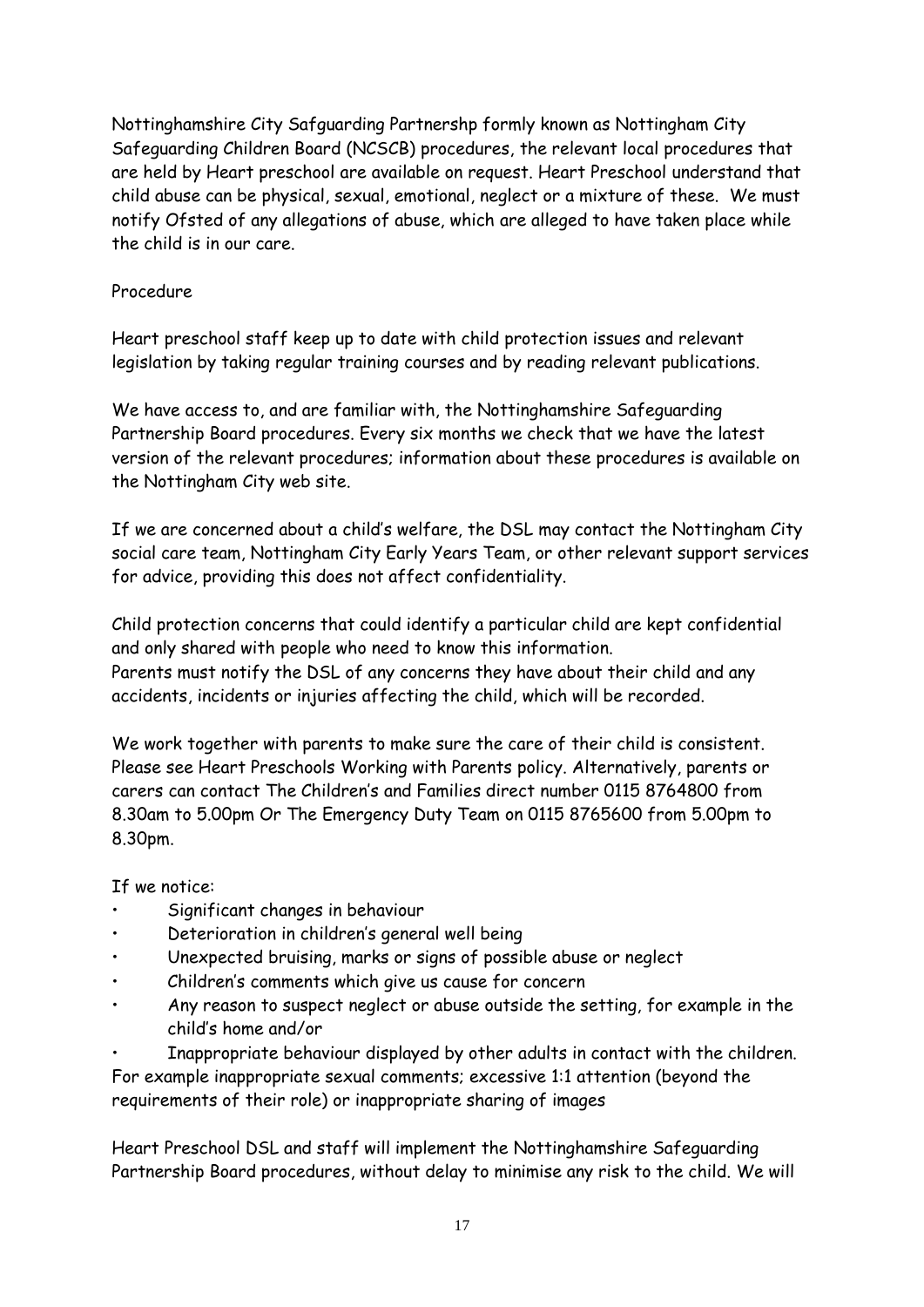call the local social care duty desk and follow it up with a letter within 48 hours. We will keep a factual record of the concern and will ask the parents for an explanation, providing it would not put the child at risk.

The Early Years Foundation Stage states registered providers must let Ofsted know of any concerns that they have reported without delay.

If a child tells us that they or another child is being abused, we will:

•Show that we have heard what they are saying, and that we take their allegations seriously

•Encourage the child to talk, but we will not prompt them or ask them leading questions. We will not interrupt when a child is recalling significant events and will not make a child repeat their account

•Explain what actions we must take, in a way that is appropriate to the age and understanding of the child

•Write down what we have been told using exact words where possible

•Make a note of the date, time, place and people who were present at the discussion •Then report concerns immediately to the duty social worker who has the experience and responsibility to assess the situation.

If an allegation is made against any staff members, we will report it to Ofsted and Nottingham City Local Authority Designated Officer (LADO) on 0115 8764747 following the Safeguarding Children Board procedures. We may also contact Nottingham City's Early Years Team and Churches Child Protection Advisory Service on 0303 003 11 11 for advice and support.

In all instances we will record:

- The child's full name and address
- The date and time of the record
- Factual details of the concern, for example bruising, what the child said, who was present
- Details of any previous concerns
- Details of any explanations from the parents
- Any action taken such as speaking to parents.

We respectfully ask that parents/carers do not use mobile telephones or cameras in the presence of any children at Heart Preschool.

Photographs can capture special moments and provide ideal evidence to document children's achievements. However, we are aware of the importance of safeguarding all children and photographs can only be taken of the children with parental permission and only used as agreed.

# **Fire Safety Policy**

In the event of a fire we will stop what we are doing and leave the Preschool by the nearest available exit.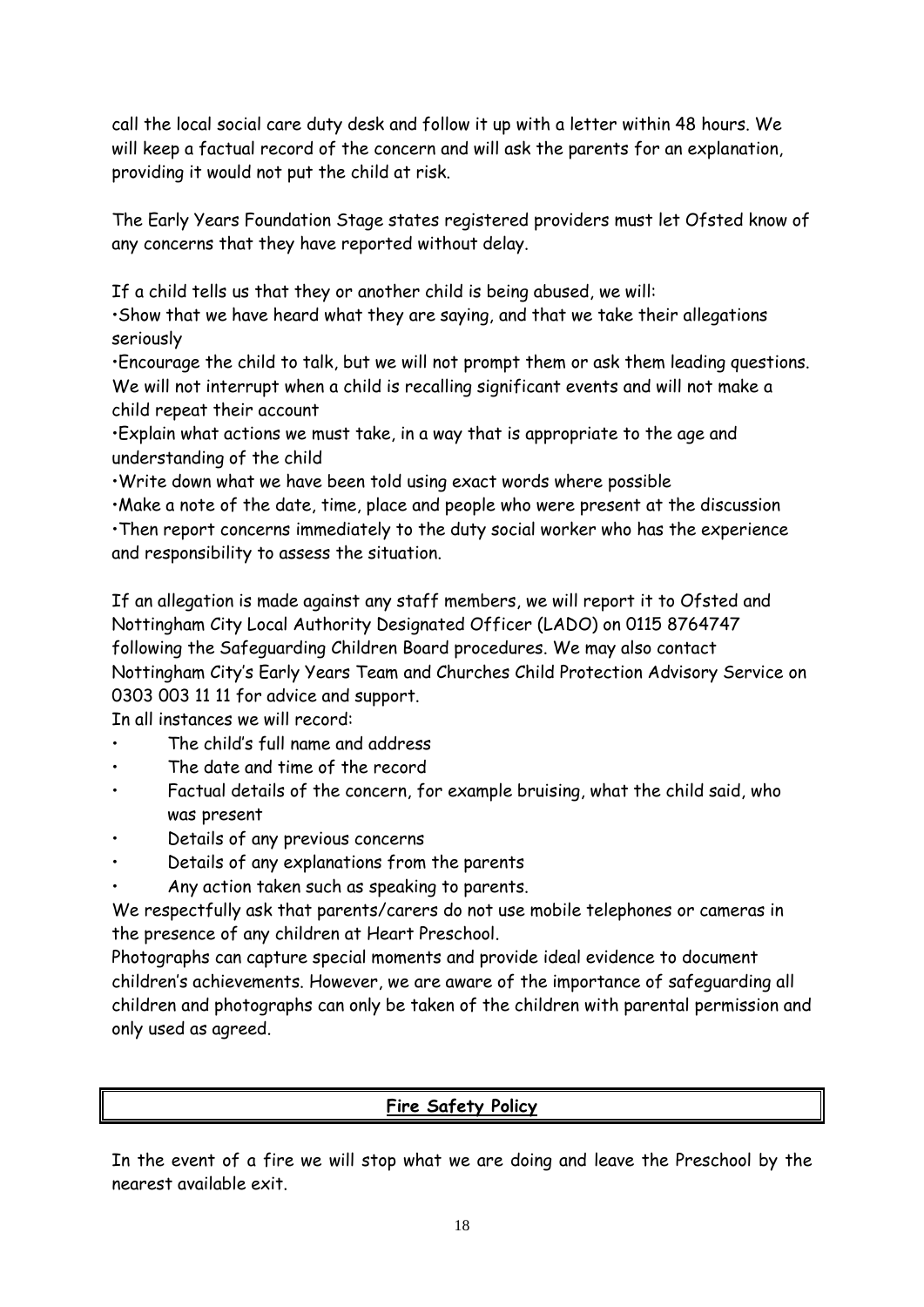Once we are all assembled outside we will call the fire brigade.

Under no circumstances will we re-enter the church building until it has been made safe and we have been given the all clear from the fire brigade.

We will wait at a safe distance from the church building and will contact the parents/carers as soon as possible.

Fire drills will take place each term.

Please see Fire Evacuation procedure for further details. You will find this on the Heart Preschool notice board in the foyer.

#### **Health**

It is our policy to promote and ensure the good health and safety of children in our care in line with the requirements laid out in the EYFS Framework, and Health and Safety Executive.

#### **Safety and suitability of premises, environment and equipment**

In order to ensure children's safety in Heart Preschool we undergo daily risk assessments and use safety equipment where appropriate which are regularly checked.

All equipment and toys used at Heart Preschool are regularly checked for damage, wear and tear and replaced when necessary.

Fire drills are carried out on a regular basis and children are made aware of the emergency evacuation procedure. Parents and carers are told the procedure when they attend special event and will be directed to safety if just entering the building for a short while for example when coming to collect their children.

If and when Heart Preschool use transport it will have MOT and insured for business use.

All car seats are checked regularly and used correctly in accordance with seat belt regulations.

There is always a member on site who holds an up to date paediatric first aid certificate which is local authority approved.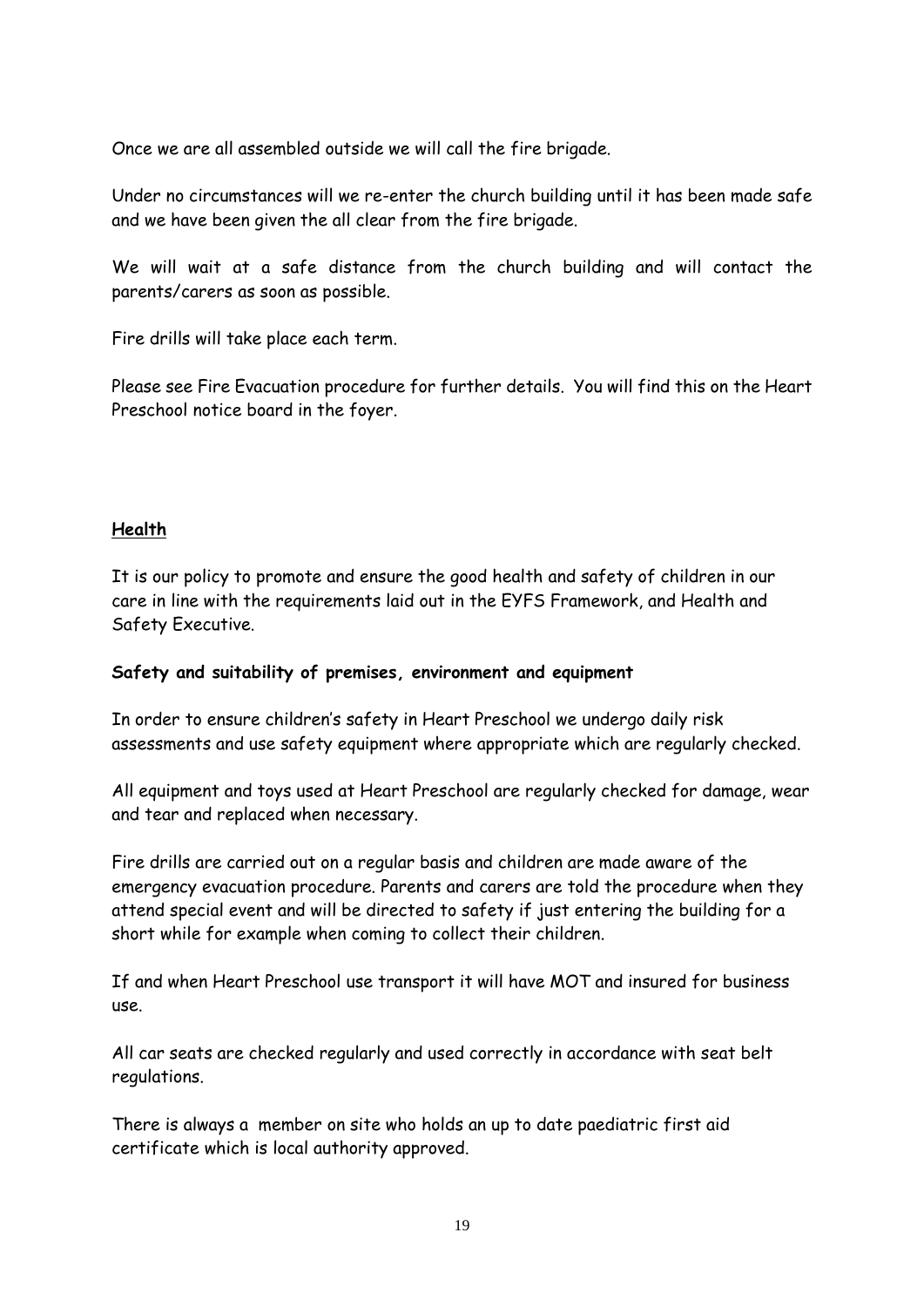All areas accessible to children including toys and equipment are regularly cleaned.

#### Food and Nutrition Policy

We ask parents to bring a healthy packed lunch for their children if they are staying over the lunch time period. If you could place a cool pack or ice pack in the lunch box this will help keep food fresh and help with storage for us. We provide healthy snacks and an after-school meal for children that are staying for tea time. These meals will provide a healthy balanced diet including a variety of colours, textures and tastes. Vegetables and fruit are bought directly from a local greengrocer and will be used as part of the child's 5 portions a day. Where we can vegetables will be sourced from our very own garden.

Menus will be different each week in order to enable a variety of meals. The current weeks menu will be displayed on the parent notice board. The menu is multicultural and will encourage the child to explore a wide variety of foods.

Fresh juice or whole milk will be provided with meals, and water will be available all day.

The children will be encouraged to play an active role in the preparation of meals whenever possible to promote independence and self-reliance.

Any special food requirements can be catered for and need to be detailed on the child's form during enrolment

## **Clothing and Equipment**

All children will need a spare set of clean clothes each day, coats, gloves, hat, wellies also if you could provide waterproofs this would be wonderful. We have a motto "No weather is bad weather, only inappropriate clothes" our children access the outdoors come rain or shine so it's important they are dressed correctly. Children who are toilet training may need a few sets of clothes and plenty of changes of underwear.

Uniforms can be purchased with the Heart Preschool logo and other accessories but please note this is not compulsory. Please speak t oa member of staff if you would like to make an order.

Suitable footwear will be needed for indoor and outdoor play. Wellies will be required on wet days these can be kept and stored at Preschool.

Children in nappies or pull-ups will need to bring these with them each day along with wipes and any creams needed, i.e. sudocream.

Medicinal creams such as Sudocream will need to be named and signed in on the medicine form.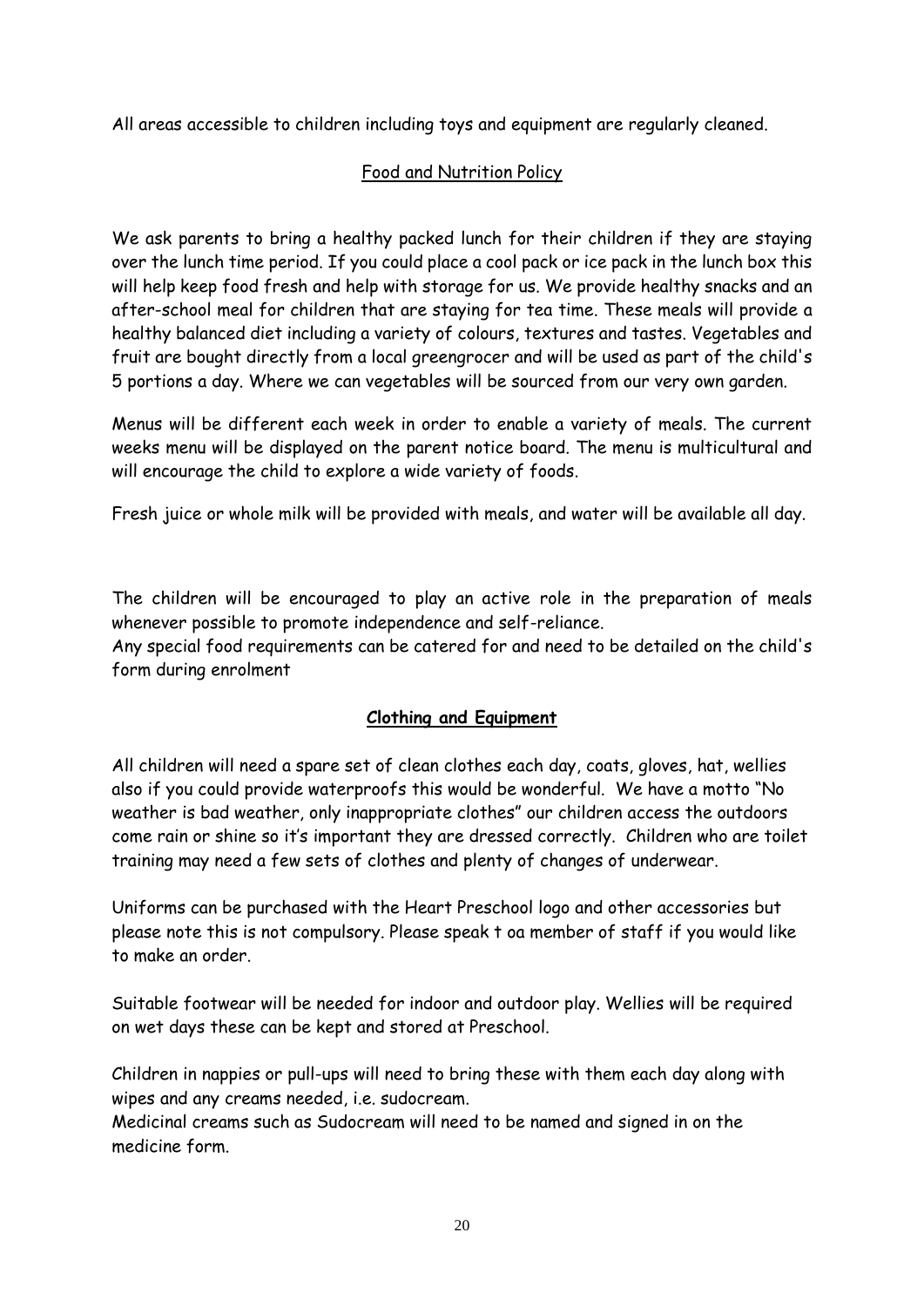#### **Behaviour Management**

All children and adults are treated with equal concern and are made to feel welcome at Heart Preschool. We aim to offer a high-quality service for parents and children. We are aware of the need to set out reasonable and appropriate limits to help manage the behaviour of children in our care.

We do not, and will not, administer physical punishment or any form of punishment with the intention of causing pain or discomfort, nor any kind of humiliating or hurtful treatment to any child in our care. Heart Preschool believes that our ethos emerges from the desire and motivation to express Christs love to those whom we serve and to reflect this love internally in our relationship with one another

We endorse positive discipline as a more effective way of setting limits for children and encourage appropriate behaviour by:

Setting a good example, we aim to be a positive role model as children copy what they see. Children learn values and behaviour from adults.

We readily praise, approve and reward wanted behaviour.

We praise children to their parents and other people when they have behaved as expected.

Our expectations are flexible and realistic and are adjusted to the age, level of understanding, maturity and stage of development of the child.

We try to involve children in setting and agreeing Preschool rules especially older children.

We ask parents to inform us of any changes in the child's home circumstances, care arrangements or other change which may affect the child's behaviour for example a new baby, parents' separation, divorce or any bereavement. All information shared will be kept confidential unless there appears to be a child protection issue.

We offer regular review meetings with parents and carers to discuss their child's care and any issues or concerns, preferably when the child is not present.

We aim to work with parents to make sure there is consistency in the way the children are cared for. A consistent approach benefits the child's welfare and makes sure that the child is not confused.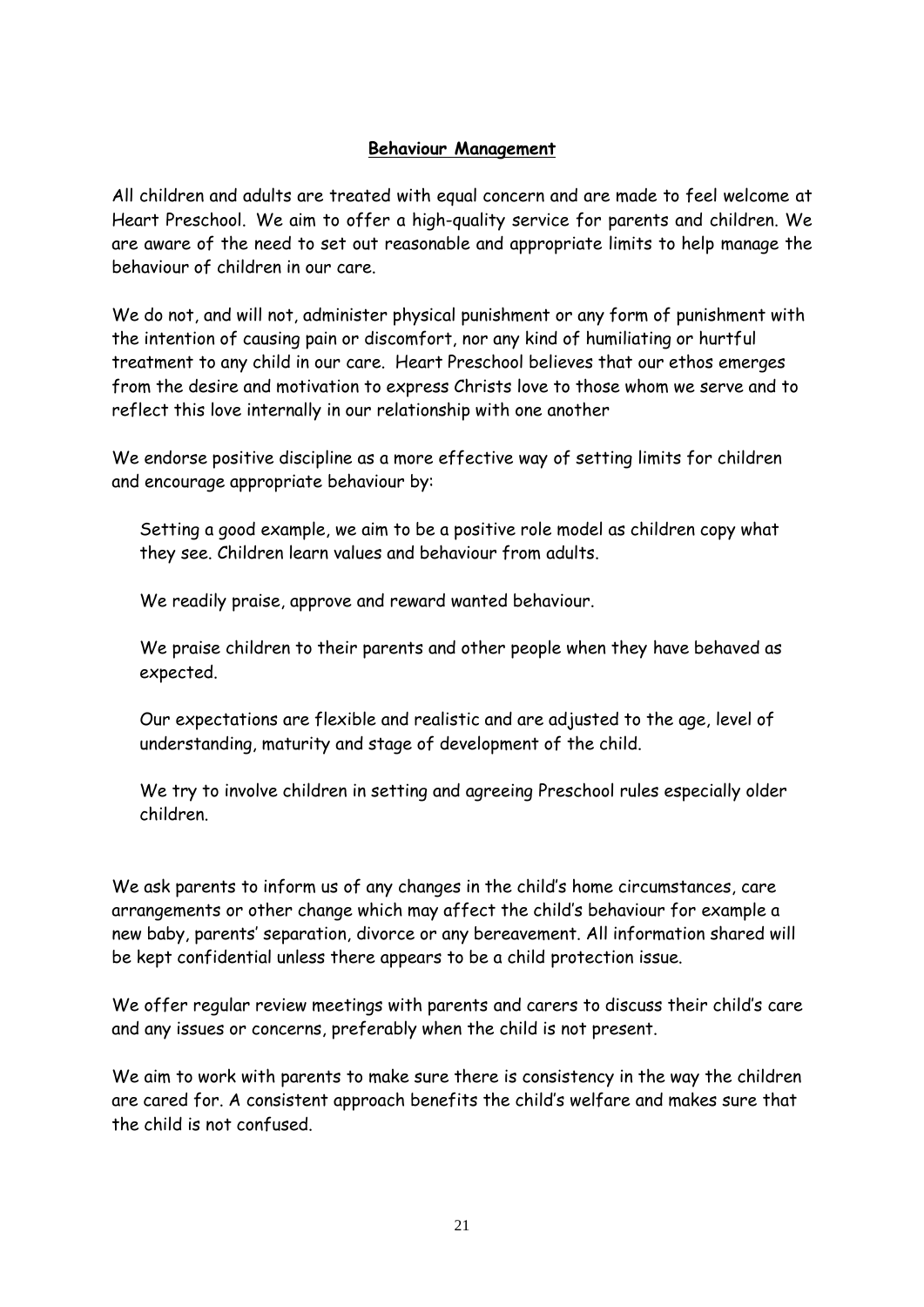All significant incidents are recorded in an incident book and will be shared and discussed with the parents of the child concerned so that together we can work to resolve any behavioural issues.

Distracting and re-directing children's activities are used as a way of discouraging unwanted behaviour.

We encourage responsibility by talking to children about choices and possible consequences.

We provide a lot of open ended play which has been proven to result in children displaying high levels of concentration, social skills and independence. This therefore results in children showing minimal disruption if at all any.

We plan activities in the moment. This way of working is all about seizing the moment for children to progress. Based on what the children are already deeply involved in, this way of planning relies on skilled practitioners using quality interactions to draw out the children's knowledge and build on it there and then (in the moment). We have skilled practitioners that see the teachable moment from the child's perspective and are skilled enough to know when to intervene and when to stand back and observe. This way of working also supports behaviour management as children are happy and always deeply involved.

If staff have concerns about a child's behaviour which we cannot resolve in partnership with parents, we will ask for permission from the parents to talk it through with another Early Years professional. We may contact Morton and Michel , the NSPCC, health visitor or the local early year's team (or other relevant advice service) for confidential advice.

#### Equal Opportunities

All children and parents/carers will be treated equally and fairly regardless of race, ability, religion, sexuality, culture or class.

All children will be encouraged to accept others and will learn about the diversity of the world they live in, through their surroundings, activities and play equipment.

All children are individuals and will be treated as such with equal concern, in accordance with the Children Act 1989.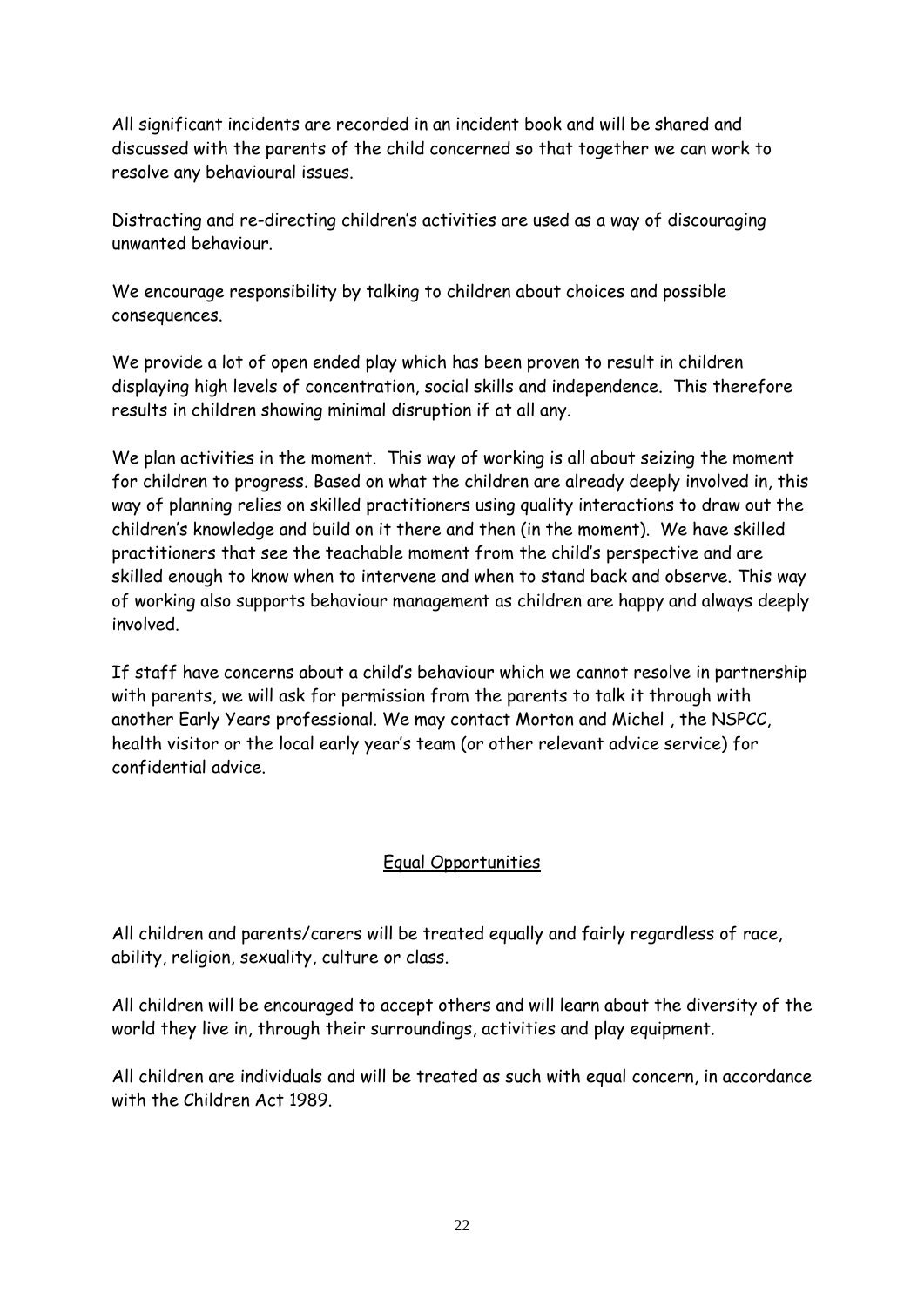#### **Policy Statement**

This provision is committed to promoting understanding of the principles and practices of equality and justice. The provision encourages equal opportunities and operates an equal access policy.

All children, irrespective of their race, colour, family structure and social, cultural and religious backgrounds are welcomed. The provision welcomes all children with disabilities and special needs and encourages full integration within the daily life at Heart Preschool.

The provision respects and celebrates cultural diversity and acknowledges its responsibility to promote positive images and role models to the children in its care. Activity programmes will reflect the multicultural nature of our society in an environment where gender stereotyping is not an option.

#### **Staff Duties**

Staff will be expected to create an atmosphere that allows children to feel valued and enable them to develop a high self-esteem. It is the responsibility of all members of staff to ensure that the statements in this policy are complied with. Members of staff who are found to be in breach of this policy will be subject to disciplinary action.

Any signs of direct or indirect discrimination resulting in one person being treated less favourably than another must be challenged. The provision expects that unacceptable conduct of an antidiscriminatory nature, from staff or any adult, which has been observed by another member of staff, would be reported.

#### **Activities and Play Materials**

The activities and play materials in the provision help the children to broaden their knowledge and understanding of people and cultures in our society and the world at large. For example, as well as celebrating Christian festivals, the provision teaches other religious and cultural celebrations from across the globe, and the children play with dolls and other toys which reflect race, culture, or physical ability which is different from their own. All children in this provision are given the opportunity to play with all the toys (subject to health and safety with children under three years of age). No toys are just for girls or just for boys.

#### **Adaptations**

All children in this provision are provided with the opportunity to reach their full potential. Sometimes this may involve staff adapting an activity to suit the individual ability or stage of development of a child, providing additional or different resources or by providing additional staff support and attention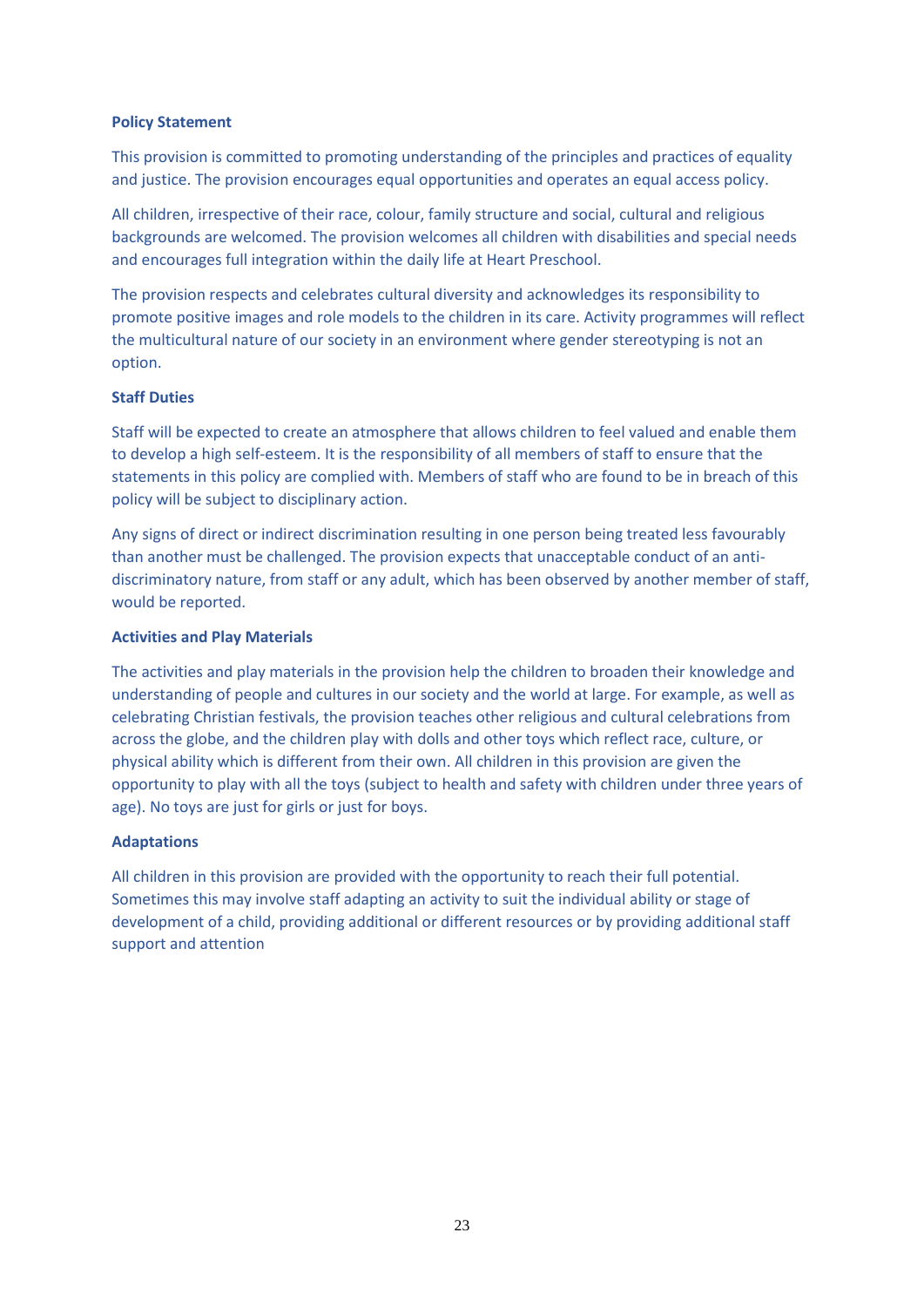#### Special Educational Needs

We have a SENCO (Special Educational Needs Co-Ordinator) that has been trained through the local authority to support the key person, child and their families to ensure that the child's individual needs are met.

We ensure our resources and environments are suitable and accessible for all and are regularly reviewed and monitored.

The SENCO will work closely with the key person to differentiate resources, experiences and activities to support the child.

The SENCO will work with the key person to provide personal plans for each individual child based around their abilities and interests.

The SENCO will liaise with other professionals (with the parents' or carers consent) such as Early Years Inclusion Officers, Speech and Language Therapists and Health Visitors to gain further advise in supporting each individual child. The SENCO and the key person will work collaboratively to ensure that these targets and strategies are implemented.

The plans and activities will be reviewed by the key person, SENCO and the parents regularly to update plans and provide support for all children.

#### Lost Child Policy

This is a policy that is mandatory and as a provider we are required to have; every safety measure is in place to ensure that this does not happen. Our preschool has security systems in place to ensure children and staff are kept safe at all times. The doors to the preschool are always locked except when parents and carers are arriving or collecting their children and the beginning or end of session. Otherwise you will need to notify the office you are coming out of hours so a member of staff can let you in. Gates outside are secured to prevent a child from leaving without adult supervision.

Heart preschool staff will teach the children about stranger danger, safety when we are out and about and tell them what to do if they do become lost according to their age and stage of development; e.g. stay where they are.

However, in the unlikely event that a child is lost whilst in our care we will take the following actions in order to find them as quickly as possible;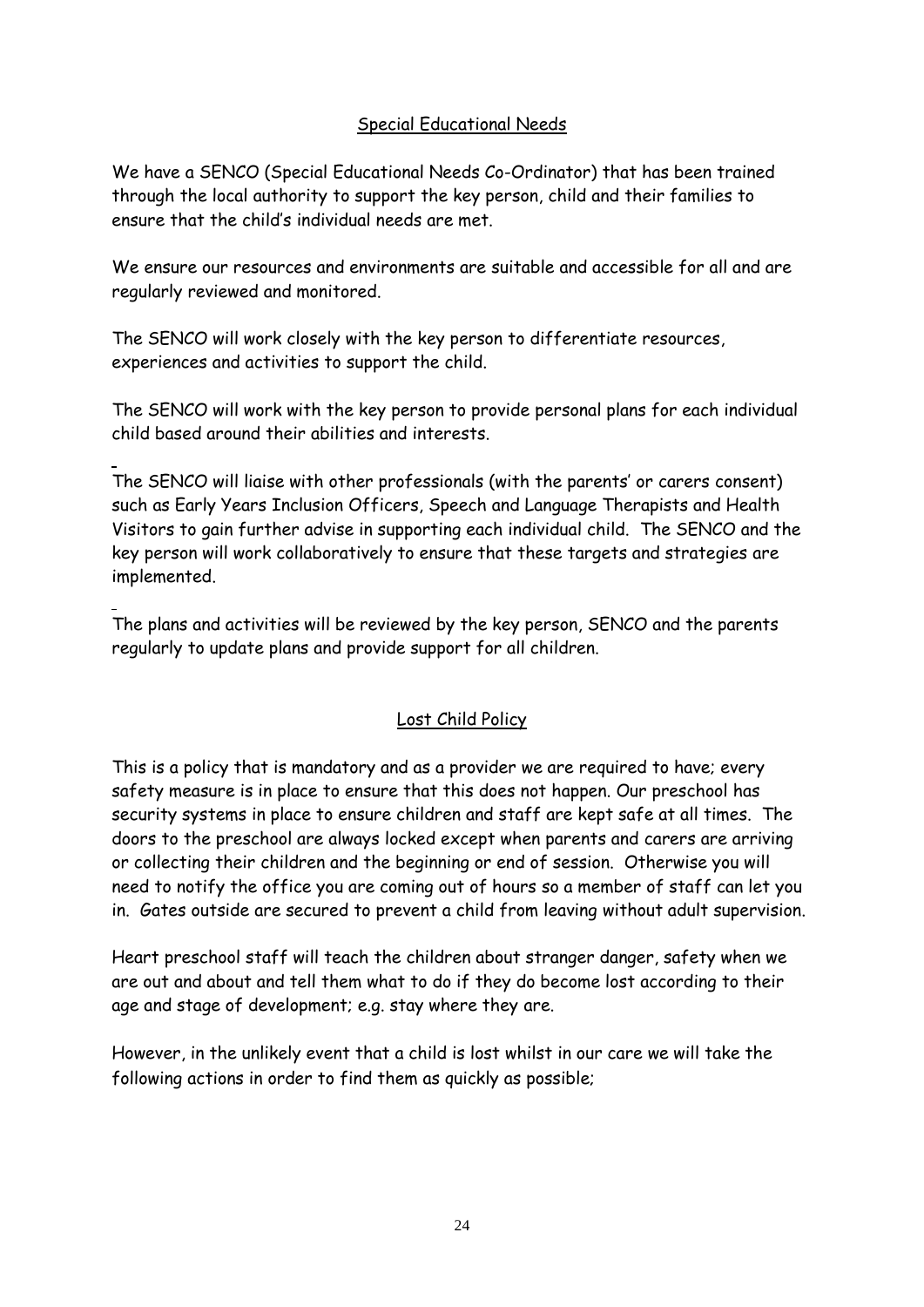- 1. Search the area
- 2. Contact security staff/emergency services
- 3. Contact the parent/guardian
- 4. Continue with the search
- 5. Contact ofsted

Advance permission will be sought for organised trips, and dependent upon the nature of the trip we may as for parent and carer helpers to support us on the trip.

#### Hot Weather & Sun Cream

All children are required to have a sun hat and sun cream for health and safety reasons. Please ensure these are both named. If you would like this to be applied throughout the day, please ensure you have signed the relevant permission forms. Our older children will be encouraged to apply it themselves. All children are encouraged to drink plenty during the day.

#### Alcohol Drugs and Smoking Policy

It is our policy to ensure that children are in a smoke-free environment whilst in our care. We have a no smoking policy as a ofsted registered Early Years provider.

This means that there is no smoking on the premises at any time by anyone including staff and parents. The premises include the outdoor play area, entrance and car park.

In no circumstances are drugs and alcohol permitted on the premises.

If you are under the influence of any drugs or alcohol you will or we will have to contact the child's next of kin to arrange collection as we have a duty of care to your child.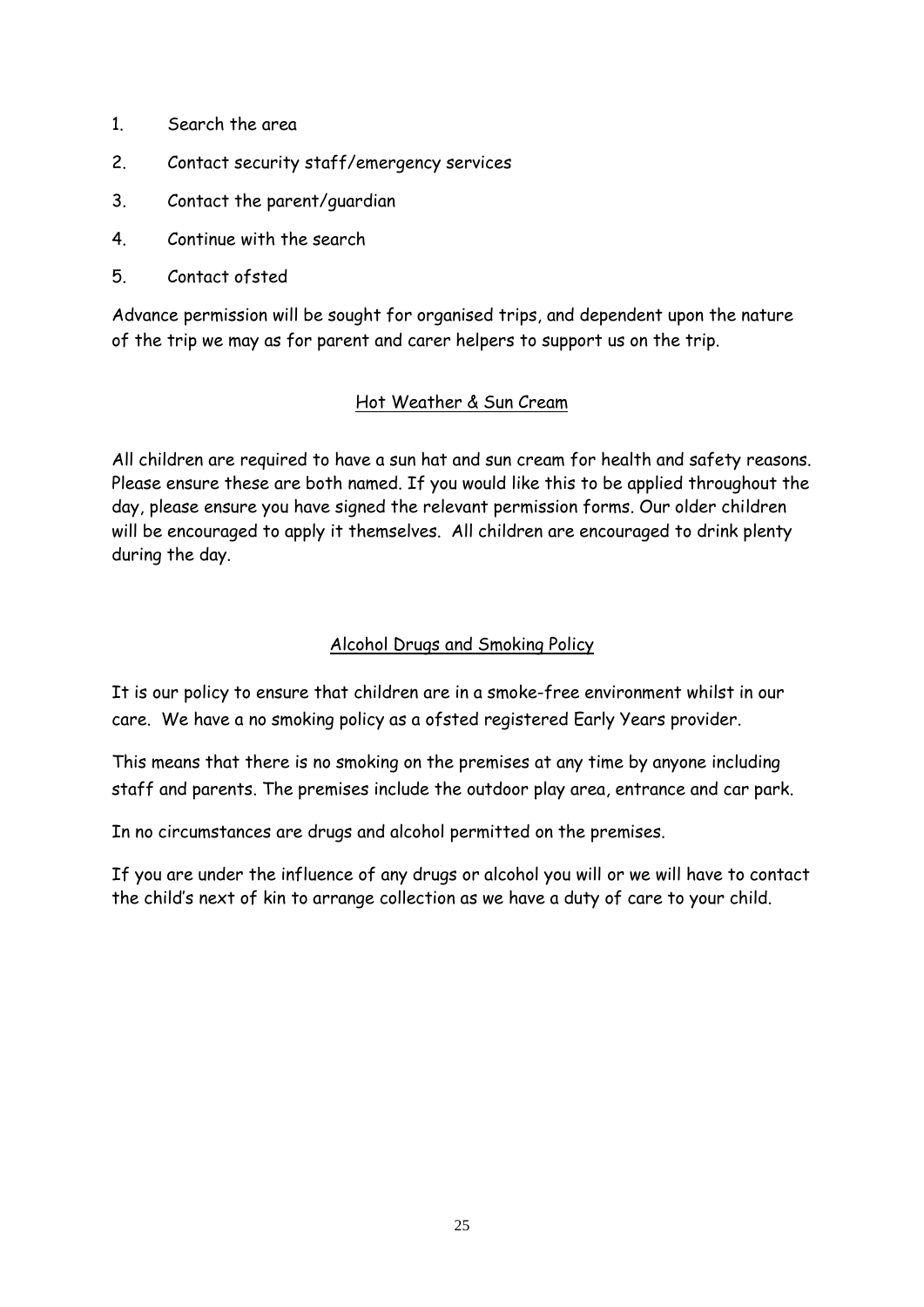#### 'Lockdown' Policy

Lockdown is a procedure that must be implemented when a security incident occurs. It is a warning that there may be a threat, so all staff must follow the procedure below:

The manager will inform the staff of the AMBER alert by following these steps:

1. Inform staff that there is a security incident on the premises of the Preschool grounds and inform that there is an 'Amber alert'.

2. All staff and children are to stay in the playroom and carry on as normal. No one must go outside.

3. Staff in the staff room must return to the playroom.

4. Any children playing outside must return inside as quickly as possible shutting the doors behind them.

5. Close all windows and all blinds.

6. To wait for further instruction from the Manager.

The manager will inform the staff of the RED alert by the following steps:

1. All staff and children are to move quietly but quickly to the corridor where the children's bathroom is. If necessary, all children and staff to hide in the bathroom and lock the corridor door behind them.

2. Staff are to keep the children calm and quiet as much as possible as not to alert any intruders on the Preschool premises.

3. No one is to enter or leave the Preschool unless it is the emergency services.

4. The staff are to wait for further instruction from management or emergency services.

If it is necessary to evacuate, the manager will follow Heart Preschool's evacuation procedure.

#### Bomb Threat

If a bomb threat is received, the call recipient should stay calm and listen carefully, if practical, keep the caller talking and alert a colleague to dial 999. Once off the phone, management will assess the threat and seek further advice from the emergency services. If the threat is deemed plausible then the management will order the activation of the fire evacuation procedure.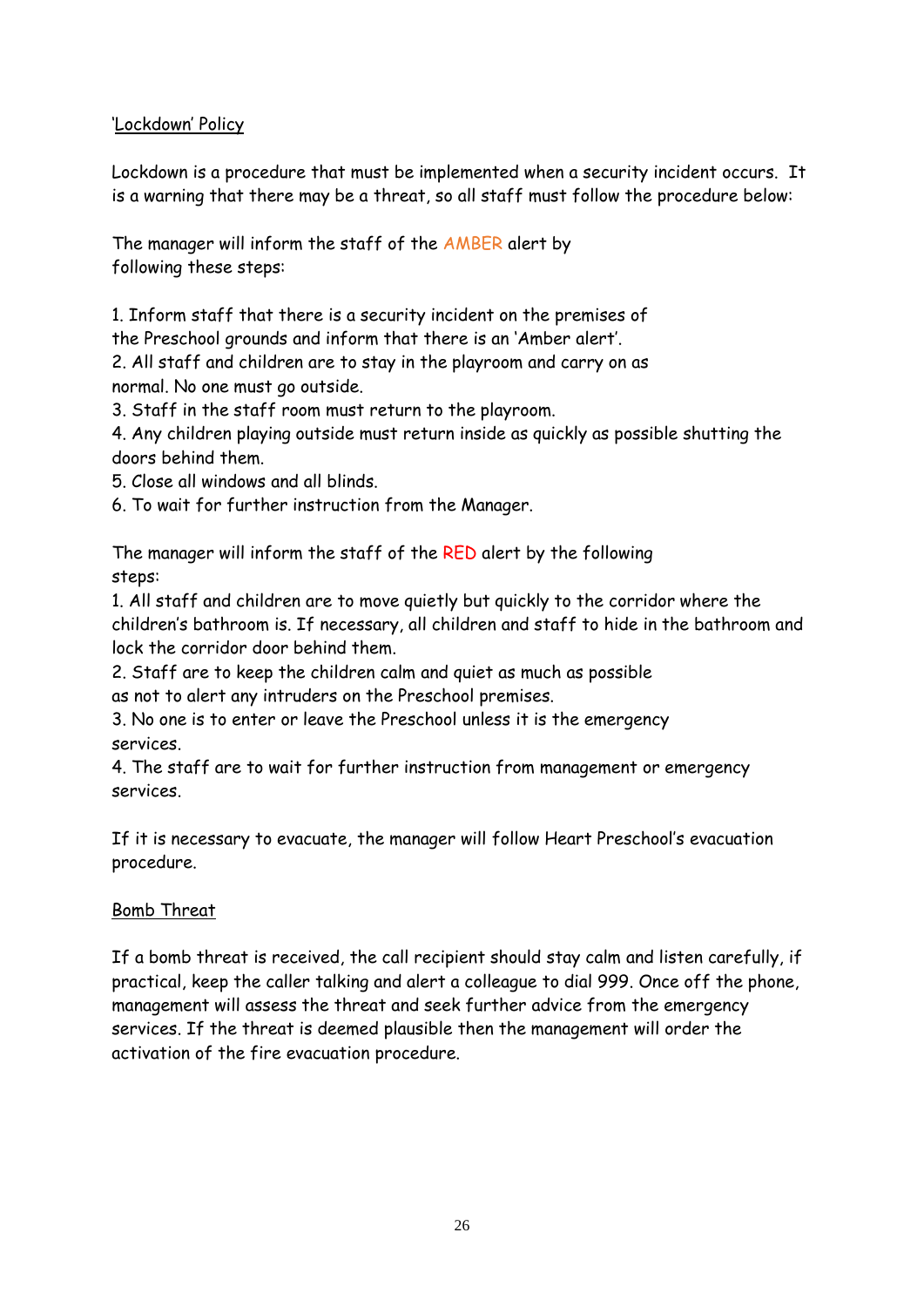

I have read and understand Heart Preschool policies and procedures:

| Date policy was written                                                                  | 27/11/17                                                    |
|------------------------------------------------------------------------------------------|-------------------------------------------------------------|
| Revised on:                                                                              | 31/10/18 (included Lockdown Policy & Bomb<br>threat)        |
|                                                                                          | Equal opportunities revised on 14/4/20                      |
|                                                                                          | Safeguarding children Policy updated on 1st<br>January 2020 |
| Heart Preschools Policies and<br>procedures are due for review<br>on the following date: | 20/4/21                                                     |
| Note: Some may need to be                                                                |                                                             |
| changed as an when legislation<br>changes.                                               |                                                             |
| Parent(s) name                                                                           |                                                             |
| Child(s) name                                                                            |                                                             |
| Signature                                                                                |                                                             |
| Date                                                                                     |                                                             |